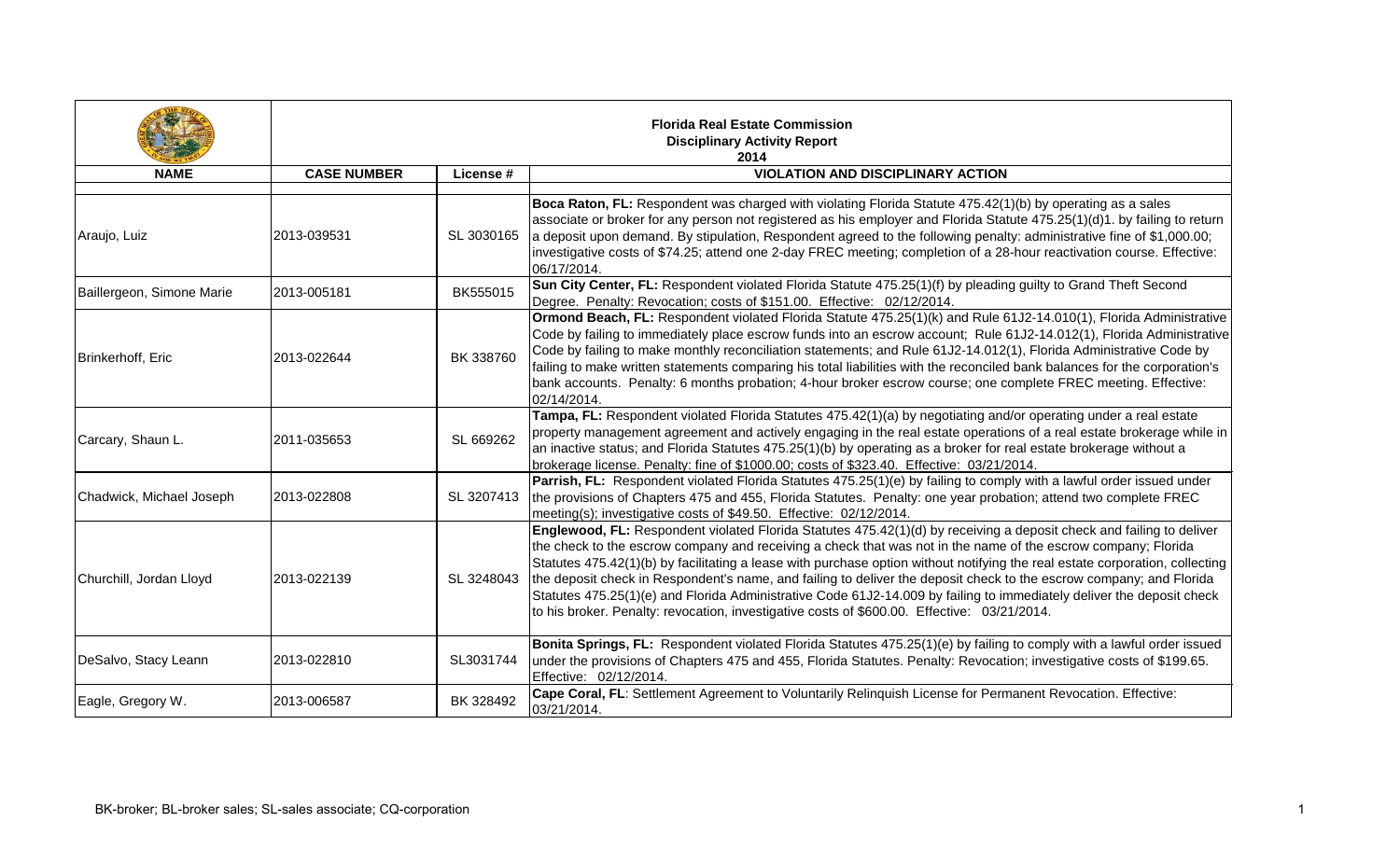| Ellis, Robert Benton            | 2012-049560                | BK 3032786               | Lake City, FL: Respondent violated Florida Statute 455.227(1)(t) by failing to timely report to the Commission a plea of<br>no contest to violating the Florida Pawnbroking Act. Penalty: 90-day suspension; administrative fine of \$500.00;<br>investigative costs of \$46.20. Effective: 06/17/2014.                                                                                                                                                                                                                                                                                                                                                                                                                                                                      |
|---------------------------------|----------------------------|--------------------------|------------------------------------------------------------------------------------------------------------------------------------------------------------------------------------------------------------------------------------------------------------------------------------------------------------------------------------------------------------------------------------------------------------------------------------------------------------------------------------------------------------------------------------------------------------------------------------------------------------------------------------------------------------------------------------------------------------------------------------------------------------------------------|
| Flomenhoft, Mitchell A.         | 2013-023075                | SL 620039                | Boca Raton, FL: Respondent violated Florida Statutes 475.25(1)(f) by being adjudicated guilty of aggravated assault<br>with a firearm. Penalty: 6 months probation; fine of \$1000.00; costs of \$173.25; attend one complete FREC meeting.<br>Effective: 03/21/2014.                                                                                                                                                                                                                                                                                                                                                                                                                                                                                                        |
| Gamez, Marisela                 | 2012-032889<br>2012-006975 | BK 3017470               | Coconut Creek, FL: Settlement Agreement to Voluntarily Relinquish License for Permanent Revocation. Effective:<br>02/14/2014.                                                                                                                                                                                                                                                                                                                                                                                                                                                                                                                                                                                                                                                |
| Garell, Lee A.                  | 2014-008837                | BL 3098276               | Chester Springs, PA: Settlement Agreement to Voluntarily Relinquish License for Permanent Revocation Effective:<br>06/27/2014.                                                                                                                                                                                                                                                                                                                                                                                                                                                                                                                                                                                                                                               |
| Hardy, Denise Marie             | 2011-039798                | BK 3080346               | Saint Cloud, FL: Respondent violated Florida Statute 475.25(1)(b) when her oversight allowed a shortage of funds in<br>security deposit and property management accounts; Rule 61J2-14.012, Florida Administrative Code by failing to<br>prepare monthly reconciliation statements comparing the total liability with the reconciled bank balance and explain or<br>take corrective action in reference to shortages; and Rule 61J2-14.010(1), Florida Administrative Code, by failing to be<br>a signatory on the security deposit escrow account. By stipulation, Respondent agreed to the following penalty:<br>administrative fine of \$3,000.00; costs of \$181.50; attend two complete meetings; complete a 4-hour escrow<br>management course. Effective: 02/11/2014. |
| Hatfield, Wallace Richard       | 2012-041797<br>2012-041800 | SL 3127848               | Riverview, FL: Settlement Agreement to Voluntarily Relinquish License for Permanent Revocation. Effective:<br>03/20/2014.                                                                                                                                                                                                                                                                                                                                                                                                                                                                                                                                                                                                                                                    |
| Helton, Theresia                | 2011-050921                | BK 3077530<br>BK 3248280 | Naples, FL: Respondent violated Florida Statute 475.25(1)(d)1. by failing to turn payments made by tenants over to the<br>property owner; Florida Statute 475.25(1)(b) by entering a lease agreement without the authority of the owners; Florida<br>Statute 475.25(1)(k) and Florida Administrative Code 61J2-14.010(1)by collecting funds and failing to place them into<br>an escrow account; and Florida Administrative Code 61J2-14.012(2) by failing to maintain monthly written statements<br>comparing total liability with the reconciled bank balances of accounts holding real estate funds Penalty: revocation;<br>costs of \$825.00. Effective: 03/11/2014.                                                                                                     |
| Hemminger, Brett Alan           | 2011-050143                | SL 3081686               | San Francisco, CA: Respondent violated Florida Statutes 475.25(1)(e) by failing to attend one 2-day FREC meeting<br>as ordered. Penalty: revocation; investigative costs of \$214.50. Effective: 03/21/2014.                                                                                                                                                                                                                                                                                                                                                                                                                                                                                                                                                                 |
| Hendrick, Sarah Elizabeth       | 2013-015835                | SL 3239708               | Dundee, FL: Respondent violated Florida Statutes 475.25(1)(e) by failing to pay fines as ordered. Penalty: revocation.<br>Effective: 03/21/2014.                                                                                                                                                                                                                                                                                                                                                                                                                                                                                                                                                                                                                             |
| Internet Marketing Realty, Inc. | 2013-006299                | CQ 1005629               | Tampa, FL: Respondent violated Florida Statutes 475.25(1)(e) by failing to comply with a lawful order issued under the<br>provisions of Chapters 475 and 455, Florida Statutes. Penalty: Administrative fine of \$500.00; investigative costs of<br>\$64.35. Effective: 02/12/2014.                                                                                                                                                                                                                                                                                                                                                                                                                                                                                          |
| Lampert, Fred William III       | 2012-035771                | SL 3104090               | Hernando Beach, FL: Respondent violated Florida Statute 475.42(1)(d) by failing to deliver an escrow deposit to his<br>broker; Florida Statutes 475.42(1)(a) and 475.42(1)(b) by operating as a broker while licensed as a sales associate;<br>and Florida Statute 455.227(1)(j) by accepting and distributing escrow funds on behalf of an unlicensed corporation.<br>Penalty: 2 years probation; administrative fine of \$1,000; costs of \$250.80; 30 hours of continuing education which<br>must include 4 hours of ethics; two complete FREC meetings. Effective: 02/18/2014.                                                                                                                                                                                           |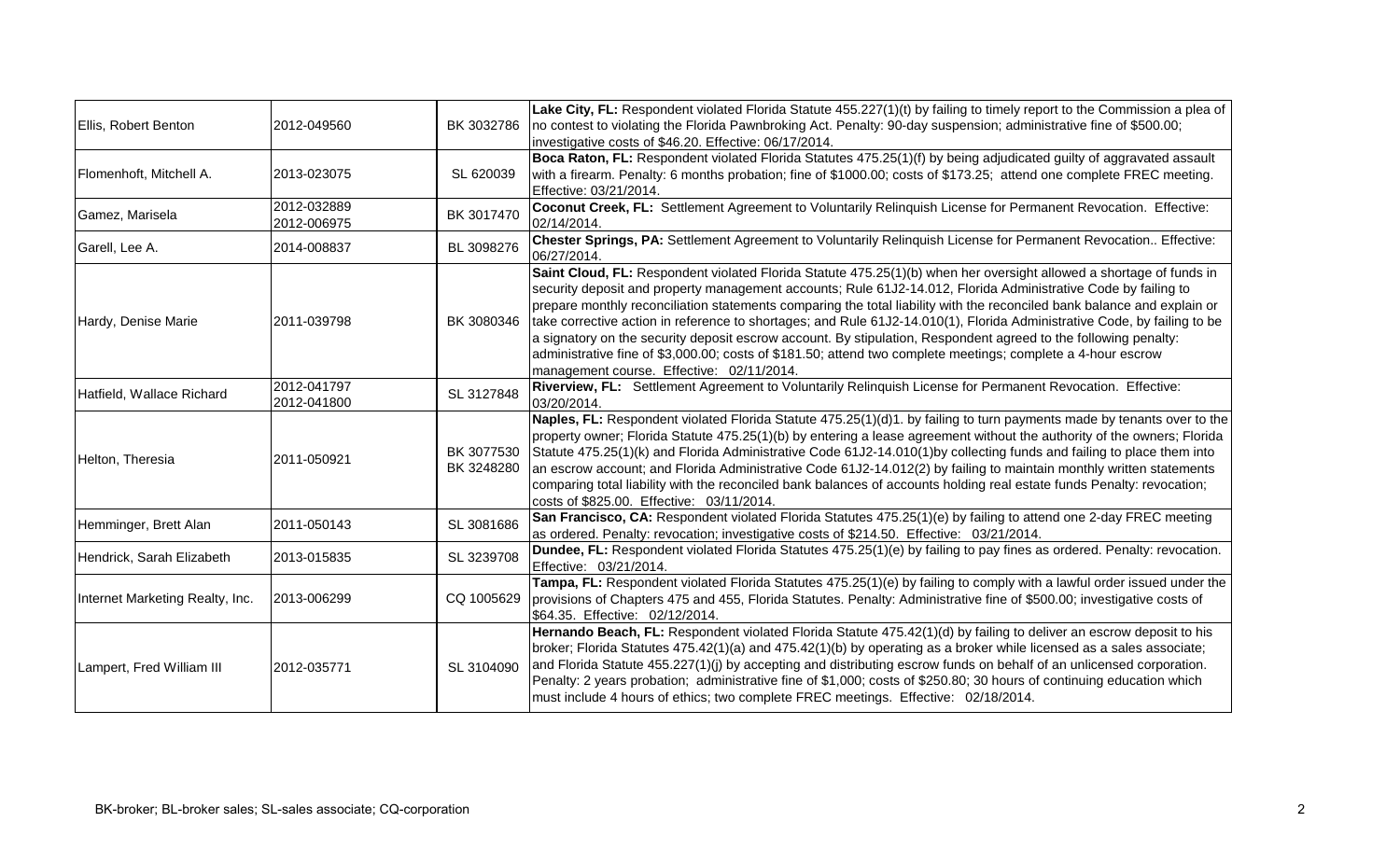| Lear, Bradley Joe          | 2013-028883<br>2013-030259<br>2013-032782 | BK 3058895              | Sanibel, FL: Settlement Agreement to Voluntarily Relinguish License for Permanent Revocation. Effective:<br>02/12/2014.                                                                                                                                                                                                                                                                                                                                                                                                                                                                                                                                                                                                                                                                                                                                                                                 |
|----------------------------|-------------------------------------------|-------------------------|---------------------------------------------------------------------------------------------------------------------------------------------------------------------------------------------------------------------------------------------------------------------------------------------------------------------------------------------------------------------------------------------------------------------------------------------------------------------------------------------------------------------------------------------------------------------------------------------------------------------------------------------------------------------------------------------------------------------------------------------------------------------------------------------------------------------------------------------------------------------------------------------------------|
| Levy, Cory Austin          | 2013-007218                               | SL 3212872              | Dania Beach, FL: Respondent violated Florida Statutes 475.25(1)(a), 475.25(1)(b), and 475.25(1)(e) by discussing<br>lease terms, and showing and managing property while license was in an inactive status. Penalty: fine of \$1000.00;<br>investigative costs of \$808.50; attend two complete FREC meetings; complete a 28-hour reactivation course; 2 years<br>probation. Effective: 03/21/2014.                                                                                                                                                                                                                                                                                                                                                                                                                                                                                                     |
| Luft, Carrie               | 2013-017999                               | SL 3013804              | Punta Gorda, FL: Respondent violated Florida Statute 475.25(1)(b) by committing breach of trust when she assisted a<br>property owner in the sale of a residential property and subsequently resided in the property without the owner's<br>approval. Penalty: revocation; investigative costs of \$561.00. Effective: 06/16/2014.                                                                                                                                                                                                                                                                                                                                                                                                                                                                                                                                                                      |
| Massimini, Michael Patrick | 2012-047746                               | BK 693195<br>BK 3177110 | Tampa, FL: Respondent violated Florida Statutes 475.42(1)(h) by failing to provide the department with a copy of<br>escrow bank statements and reconciliation statements and failing to appear for an office inspection and audit. Penalty:<br>revocation; investigative costs of \$508.20. Effective: 03/21/2014.                                                                                                                                                                                                                                                                                                                                                                                                                                                                                                                                                                                      |
| McLaughlin, Michael A.     | 2013-03352                                | BK 3010917              | South Pasadena, FL: Respondent violated Florida Statutes 475.25(1)(e) by failing to comply pay fines as ordered.<br>Penalty: revocation. Effective: 03/21/2014.                                                                                                                                                                                                                                                                                                                                                                                                                                                                                                                                                                                                                                                                                                                                         |
| Miranda, Alfonso           | 2012-014294                               | SL 3101946              | Miami, FL: Respondent violated Florida Statute 475.42(1)(b) by operating as a broker while only licensed as a sales<br>associate; Florida Statute 475.42(1)(d) by collecting a deposit not in the name of his employer and without the express<br>consent of his employer; and Rule 61J2-14.008, Florida Administrative Code, by failing to timely deliver the deposit to<br>Inis employer. Penalty: 2 year suspension; administrative fine of \$6,000.00. Effective: 06/17/2014.                                                                                                                                                                                                                                                                                                                                                                                                                       |
| Moltane, Stephen           | 2013-022665                               | BK 180115               | Ormond Beach, FL: Respondent violated Florida Statute 475.25(1)(k) and Rule 61J2-14.010(1), Florida Administrative<br>Code by failing to immediately place an escrow deposit into escrow; Rule 61J2-14.012(1), Florida Administrative Code<br>by failing to make monthly reconciliation statements; and Rule 61J2-14.012(2), Florida Administrative Code by failing to<br>make written statements comparing his total liabilities with the reconciled bank balances for the corporation's bank<br>accounts. Penalty: 6 months probation; one complete FREC meeting. Effective: 02/14/2014.                                                                                                                                                                                                                                                                                                              |
| Morales, Stephanie         | 2013-032758                               | SL 3246017              | Orlando, FL: Respondent violated Florida Statute 475.25(1)(f) by entering a plea of nolo contendere to Organized<br>Scheme to Defraud. Penalty: 1 year probation; fine of \$500.00; investigative costs of \$305.58; two complete 2-day<br>FREC meetings. Effective: 03/21/2014.                                                                                                                                                                                                                                                                                                                                                                                                                                                                                                                                                                                                                        |
| Phillips, Victoria P.      | 2013-001936<br>2013-024548                | BK 3090042              | Winter Park, FL: Respondent was charged with violating Florida Statute 475.25(1)(b) by misrepresenting that she<br>continued to hold a buyer's deposit in her account; Florida Statute 475.25(1)(d)1. by failing to account for buyer's<br>deposit; Florida Statute 475.25(1)(k) by placing deposits into an account that was not an escrow account; Rule 61J2-<br>14.012, Florida Administrative Code, by failing to properly reconcile her trust account; and Rule 61J2-14.010(1),<br>Florida Administrative Code, by failing to timely deposit a buyer's check into an escrow or trust account. By stipulation,<br>Respondent agreed to the following penalty: 6 month suspension; administrative fine of \$5,000.00; investigative costs<br>of \$1,485.00; attend 3 two-day FREC meetings; completion of a broker reactivation course; shall not hold escrow for 5<br>years. Effective: 06/13/2014. |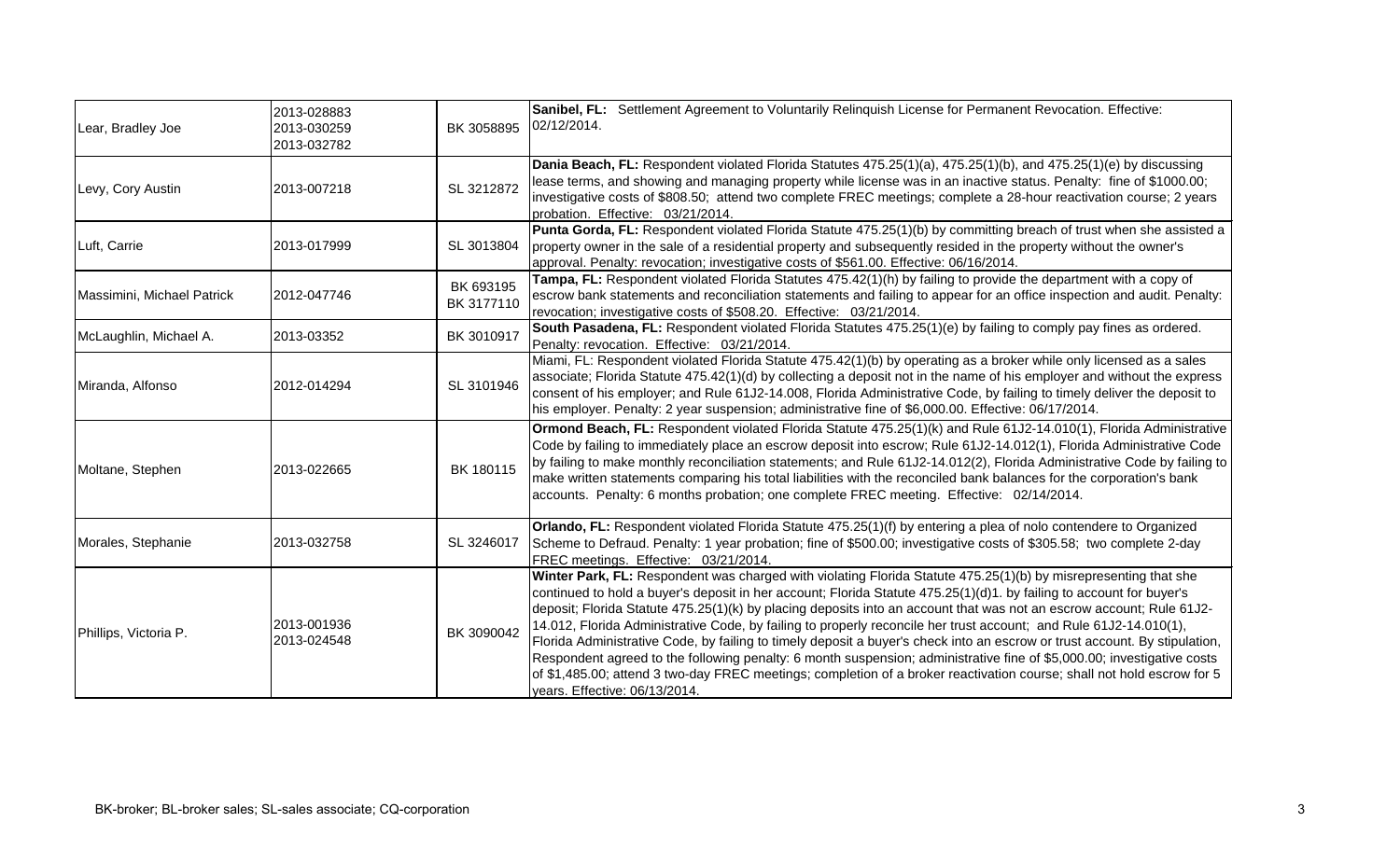| Powell, John Grant         | 2012-042224 | SL 631499                | Clearwater, FL: Respondent was charged with violating Florida Statute 475.25(1)(f) by pleading guilty to one count of<br>sale and/or delivery of oxycodone. By stipulation, Respondent agreed to the following penalty: administrative fine of<br>\$1,500.00; investigative costs of \$202.00; attend 2 two-day FREC meetings; completion of an ethics course. Effective:<br>06/17/2014.                                                                                                                                                                                   |
|----------------------------|-------------|--------------------------|----------------------------------------------------------------------------------------------------------------------------------------------------------------------------------------------------------------------------------------------------------------------------------------------------------------------------------------------------------------------------------------------------------------------------------------------------------------------------------------------------------------------------------------------------------------------------|
| Prescott, Gary Richard     | 2011-035658 | BK 654164                | St. Petersburg, FL: Respondent violated Florida Statutes 475.42(1)(c) by employing an individual whose license was<br>involuntary inactive to engage in real estate activities; and Florida Statutes 475.25(1)(e) and Florida Administrative<br>Code 61J2-5.019 by failing to ensure that employee was the holder of a current registration and license. Penalty: 1<br>year probation; complete the 28-hour reactivation course. Effective: 03/21/2014.                                                                                                                    |
| Ramirez, Maribel           | 2012-036181 | SL 3172309               | Oviedo, FL: By stipulation, respondent agreed to the following penalty: Administrative fine of \$500.00; investigative<br>costs of \$140.25. Respondent failed to notify her broker that she was advertising property on a website for sale.<br>Effective: 03/21/2014.                                                                                                                                                                                                                                                                                                     |
| Reynolds, John R.          | 2012-045237 | BK 145593                | Jacksonville, FL: Respondent violated Florida Statute 475.25(1)(f) by pleading guilty to embezzlement of United States<br>Dependency and Indemnity Compensation benefits. Penalty: 30-day suspension; 6 months probation; administrative<br>fine of \$500.00; investigative costs of \$354.75; 1 complete FREC meeting. Effective: 06/17/2014.                                                                                                                                                                                                                             |
| Rodgers, Richard           | 2012-035042 | SL 3238591               | Margate, FL: Respondent violated Florida Statutes 475.25(1)(k) by accepting deposits for a property and failing to<br>deposit those deposits to the real estate brokerage corporation; Florida Statutes 455.227(1)(j) by assisting a non-<br>licensee to engage in the business of leasing rental properties and by receiving or expecting to receive compensation.<br>Penalty: reprimand; investigative costs of \$387.75; fine of \$250.00. Effective: 03/21/2014.                                                                                                       |
| Roman, Joel                | 2013-017728 | N/A                      | Orlando, FL: Respondent violated Florida Administrative Code 61-11.007(4)(a), by removing examination materials<br>from the examination room. Penalty: Investigative costs of \$458.70, application denied. Effective: 03/25/2014.                                                                                                                                                                                                                                                                                                                                         |
| Rose, James U.             | 2013-010378 | BK 3251159<br>BK 3098960 | Winter Park, FL: Respondent was charged with violating Florida Statute 475.25(1)(d)1. by failing to return a full deposit<br>to an owner of a property who was entitled to the deposit. By stipulation, Respondent agreed to the following penalty:<br>administrative fine of \$1,000.00; investigative costs of \$305.58; attend two 2-day FREC meetings; completion of a 4-<br>hour escrow management continuing education course. Effective: 06/17/2014.                                                                                                                |
| Rudd, Misty L.             | 2013-023726 | SL 3034022               | Pinellas Park, FL: Respondent violated Florida Statute 475.25(1)(f) by pleading guilty to wire fraud affecting a financial<br>institution. Penalty: revocation. Effective: 06/17/2014.                                                                                                                                                                                                                                                                                                                                                                                     |
| Sherbine, Lisa Charlene    | 2013-014085 | SL 599955                | Orlando, FL: Respondent violated Florida Statutes 475.25(1)(f) by entering a plea of nolo contendere in the Circuit<br>Court in and for Orange County to Scheme to Defraud and Forgery of a Check, and 475.25(1)(p) by failing to inform the<br>Commission in writing within 30 days after pleading nolo contendere to Scheme to Defraud and Forgery of a Check.<br>Penalty: Revocation; investigative costs of \$115.50. Effective: 02/12/2014.                                                                                                                           |
| Sklarey, Seth M.           | 2012-046331 | BK 81489                 | Coconut Grove, FL: Respondent violated Florida Statute 475.25(1)(s) when the Florida Construction Industry<br>Licensing Board revoked his licenses. Penalty: 1 year probation; investigative costs of \$148.50; attend two complete<br>FREC meetings. Effective: 02/11/2014.                                                                                                                                                                                                                                                                                               |
| Suskevich, Henrietta Marie | 2011-035967 | SL 623619                | Ft. Myers, FL: Respondent violated Rule 61J2-14.012(1) Florida Administrative Code, by failing to keep an accurate<br>account of each deposit transaction and allow an inspection of her account records, and Rule 61J2-14.012(3) Florida<br>Administrative Code, by failing to reconcile her escrow account and disclose the cause of returned checks and<br>corrective action taken. Penalty: investigative costs of \$1,245.75; broker license reduced to a sales associate; all<br>remaining broker licenses set to licensure authority voided. Effective: 02/11/2014. |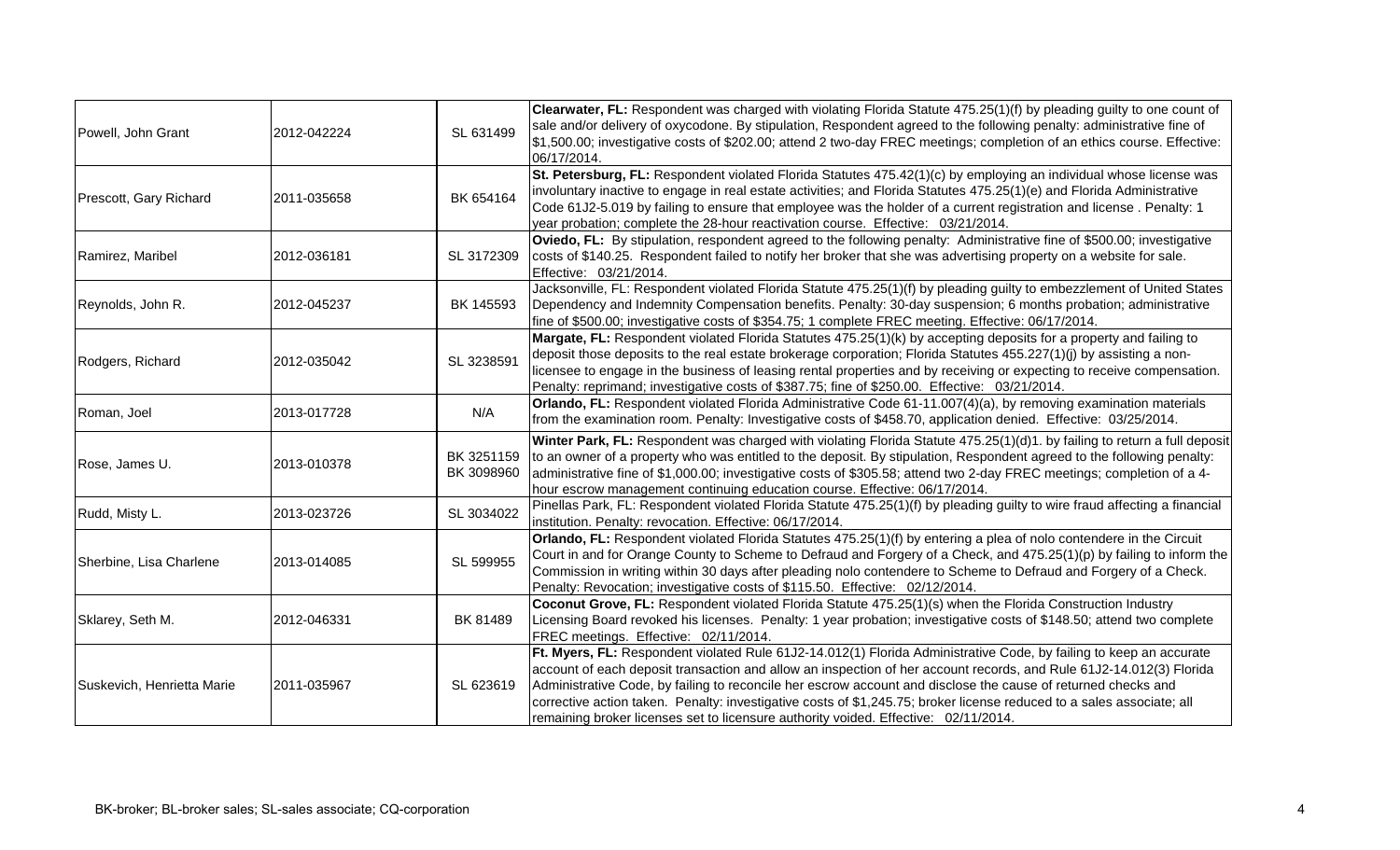| Torrent, Nicolas Ernesto     | 2012-034587 | BK 687095<br>BK 3267456 | Coral Gables, FL: Respondent violated Florida Statute 475.25(1)(e) and Florida Administrative Code 61J2-14.010 by<br>depositing checks designated for rent into an operating account; Florida Statutes 475.25(1)(e) and Florida Statutes<br>475.5015 by failing to maintain records for the exclusive right to lease agreement involving subject properties; and<br>Florida Statutes 475.25(1)(e) and Florida Administrative Code 61J2-5.019 by allowing checks made out to Corporation<br>and designated as rent while Corporation's brokerage license was involuntarily inactive to be deposited into<br>Corporation's operating account. Penalty: 1 year probation; complete a 28-hour reactivation course; investigative costs<br>of \$498.75. Effective: 03/21/2014. |
|------------------------------|-------------|-------------------------|---------------------------------------------------------------------------------------------------------------------------------------------------------------------------------------------------------------------------------------------------------------------------------------------------------------------------------------------------------------------------------------------------------------------------------------------------------------------------------------------------------------------------------------------------------------------------------------------------------------------------------------------------------------------------------------------------------------------------------------------------------------------------|
| Whitehead, Sheila F.         | 2012-046816 | SL 3120377              | Destin, FL: Respondent violated Florida Statute 475.25(1)(f) by entering a plea of no contest to Fraud-Misrep-Fail to<br>Disclose Fact Public Aid Over \$200. Penalty: 1 year probation; administrative fine of \$1,000; investigative costs of<br>\$221.10; 3-hour ethics course; 1 complete FREC meeting. Effective: 02/11/2014.                                                                                                                                                                                                                                                                                                                                                                                                                                        |
| Whittaker, Sam Edwin         | 2013-027950 | BK 3019008              | Palm Beach, FL: Settlement Agreement to Voluntarily Relinquish License for Permanent Revocation. Effective:<br>02/13/2014.                                                                                                                                                                                                                                                                                                                                                                                                                                                                                                                                                                                                                                                |
| Wilhelm, Gerardo Enrique     | 2011-039786 | SL 3238138              | Miami, FL: Respondent violated Florida Statute 475.25(1)(f) by pleading guilty to Mail Fraud, Conspiracy to Commit<br>Arson and Check Fraud. Penalty: Revocation; investigative costs of \$280.50. Effective: 02/11/2014.                                                                                                                                                                                                                                                                                                                                                                                                                                                                                                                                                 |
| Williams, Andrew Christopher | 2013-045274 | SL 3267614              | Winter Park, FL: Respondent was charged with violating Florida Statute 475.42(1)(a) by operating as a sales<br>associate without holding a current active license. By stipulation, Respondent agreed to the following penalty:<br>Administrative fine of \$250.00; investigative costs of \$429.00; attend one 2-day FREC meeting. Effective: 06/13/2014.                                                                                                                                                                                                                                                                                                                                                                                                                 |
| Williams, Jamie Ann          | 2013-013185 | BK 404031               | Tampa, FL: Respondent violated section 475.25(1)(e) by failing to comply with a lawful order made or issued under the<br>provisions of chapter 475. Penalty: Revocation. Effective: 6/12/2014.                                                                                                                                                                                                                                                                                                                                                                                                                                                                                                                                                                            |
| Wilson, Patricia             | 2012-040412 | BK 306636               | Gainesville, FL: Respondent violated Florida Statute 475.25(1)(e) and Rule 61J2-14.012(2) by failing to reconcile her<br>trust account monthly. Penalty: Revocation; investigative costs of \$481.80. Effective: 02/12/2014.                                                                                                                                                                                                                                                                                                                                                                                                                                                                                                                                              |
| Arias, Gloria E.             | 2013-030803 | SL 3148328              | Weston, FL: Respondent violated Florida Statute 475.25(1)(f) by pleading guilty to one count of False Statements to a<br>Financial Institution. Penalty: Revocation and investigative costs of \$247.50. Effective: 04/09/2014.                                                                                                                                                                                                                                                                                                                                                                                                                                                                                                                                           |
| Betancurth, Leonardo         | 2013-013749 | SL 609622               | Altamonte Springs, FL: Respondent violated Florida Statutes 475.25(1)(f), 475.25(1)(p), and 455.225(1)(t) by pleading<br>guilty to Conspiracy to Distribute and Possess with Intent to Distribute Cocaine and for failing to timely self-report this<br>plea to the Commission. Penalty: Administrative fine of \$750; investigative costs of \$371.58; attend 1 complete FREC<br>meeting; 6 months of probation with early termination. Effective: 04/09/2014.                                                                                                                                                                                                                                                                                                           |
| Diaz, Barbara M              | 2012-029008 | BK 3147709              | Lehigh Acres, FL: Respondent violated Florida Statute 475.25(1)(f) by pleading guilty to one count of Conspiracy to<br>Commit Wire Fraud. Penalty: Revocation; investigative costs of \$295.35. Effective: 04/09/2014.                                                                                                                                                                                                                                                                                                                                                                                                                                                                                                                                                    |
| Dieter, Marco A.             | 2013-035494 | BK 3204580              | Sarasota, FL: Respondent violated Florida Statutes 475.25(1)(f) and 455.227(1)(t) by pleading guilty to or being<br>adjudicated guilty of two counts of Selling, Manufacturing, Delivering or Possessing a Controlled Substance, and for<br>failing to timely self-report this plea to the Commission. Penalty: Suspension for 1 year; investigative costs of \$396.00.<br>Effective: 04/10/2014.                                                                                                                                                                                                                                                                                                                                                                         |
| Santiago, Jessica A.         | 2013-007774 | SL 3218199              | <b>Orlando, FL:</b> Respondent violated Florida Statute 475.25(1)(f) by pleading guilty to the felony of Marriage Fraud.<br>Penalty: Suspension for 6 months; administrative fine of \$500; investigative costs of \$140.25. Effective: 04/10/2014.                                                                                                                                                                                                                                                                                                                                                                                                                                                                                                                       |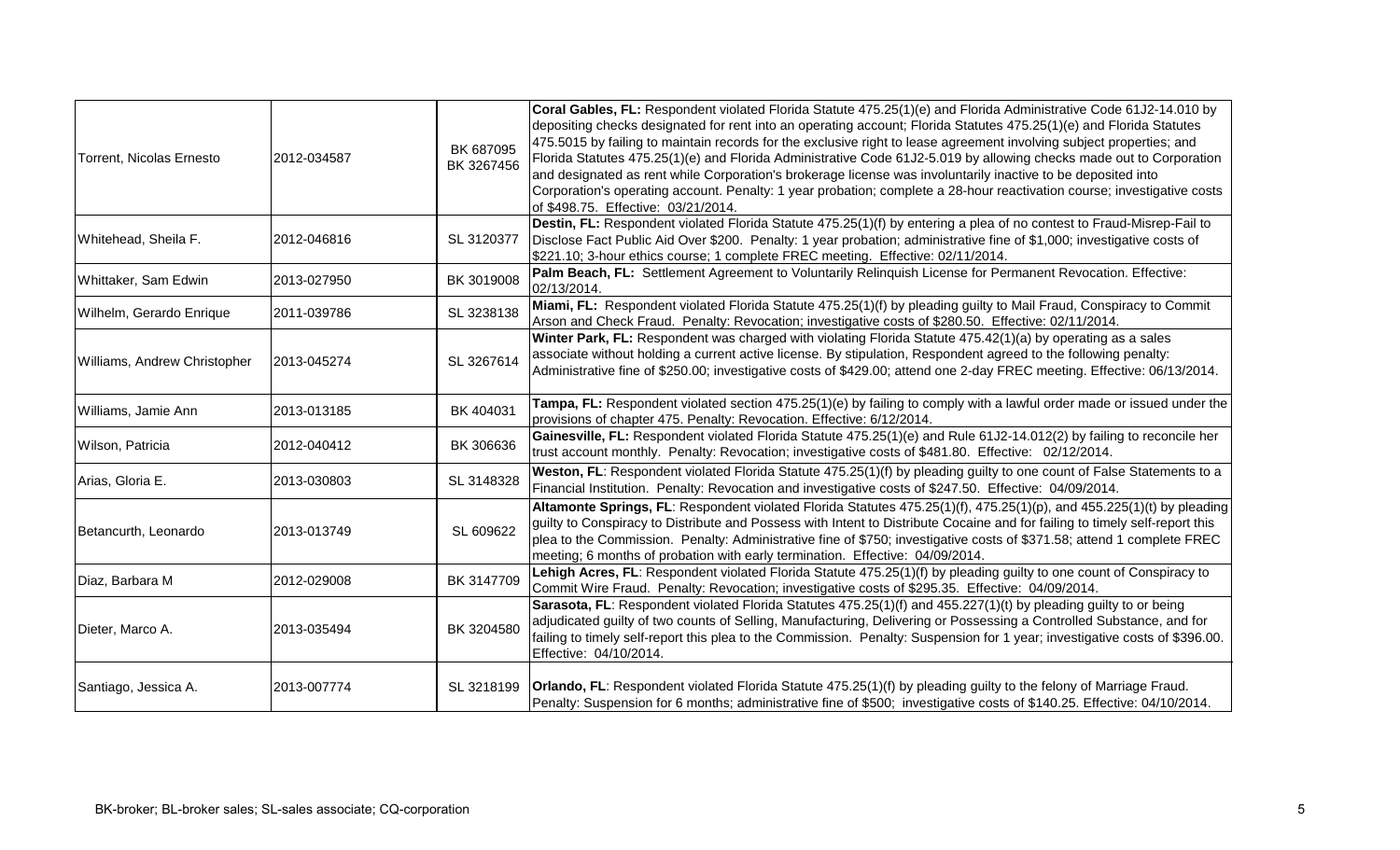| Wagner, Angel Raul        | 2011-020261 | BK 608793                              | Miami, FL: Respondent violated Florida Statute 475.25(1)(f) by pleading guilty to Money Laundering more than<br>\$100,000; Conspiracy to Commit Money Laundering and Bookmaking; and Conspiracy to Commit Bookmaking.                                                                                                                                                                                                                                                                                                                                                                                                                                                                                       |
|---------------------------|-------------|----------------------------------------|-------------------------------------------------------------------------------------------------------------------------------------------------------------------------------------------------------------------------------------------------------------------------------------------------------------------------------------------------------------------------------------------------------------------------------------------------------------------------------------------------------------------------------------------------------------------------------------------------------------------------------------------------------------------------------------------------------------|
| Birke, Stuart P.          | 2013-008618 | SL 680633                              | Penalty: Suspension for 6 months beginning 5/9/2014; investigative costs of \$132.00. Effective: 04/22/2014.<br>Delray Beach, FL: Respondent violated Florida Statute 475.25(1)(e) and therefore 475.42(1)(a) by operating as a<br>sales associate without being the holder of a valid and current, active license. Respondent was the authorized listing<br>agent for an Exclusive Right of Sale Listing Agreement without an active and current sales associate license. By<br>stipulation, Respondent agreed to the following penalty: Administrative fine of \$1,000.00; investigative costs of<br>\$495.50; attend one 2-day FREC meeting. Effective: 04/09/2014.                                      |
| Cobreiro, Akzahara        | 2012-021542 | SL 3147421                             | Orange Park, FL: Respondent violated Florida Statutes 475.42(1)(b) and 475.42(1)(d) by operating as a broker while<br>being licensed as a sales associate and for collecting monies in a real estate transaction not in the name of her<br>registered broker. Respondent negotiated and facilitating rental leases for properties without her broker's knowledge<br>and by collecting security deposits without her broker's knowledge. By stipulation, Respondent agreed to the following<br>penalty: Administrative fine of \$1,000.00; investigative costs of \$1,089.00; attend one 2-day FREC meeting. Effective:<br>04/09/2014.                                                                       |
| Koessler, Delma Feliz     | 2012-004370 | BK 3154579<br>BK 3253029<br>BK 3262542 | Miami, FL: Respondent violated Florida Statute 475.25(1)(e) and Florida Administrative Code Rule 61J2-14.010(1) and<br>Rule 61J2-14.012(2) by failing to reconcile her trust accounts monthly, and for failing to immediately deposit a buyer's<br>check into an escrow or trust account. By stipulation, Respondent agreed to the following penalty: Administrative fine<br>of \$1,000.00; investigative costs of \$1,113.75; attend two 2-day FREC meetings. Effective: 04/09/2014.                                                                                                                                                                                                                       |
| Laricchia, Jose Alejandro | 2012-011156 | SL 3132542                             | Miami, FL: Respondent violated Florida Statute 475.42(1)(d) by collecting \$8,000.00 as a commission in connection<br>with a real estate sale transaction as a sales associate and without the express consent of her brokerage. By<br>stipulation, Respondent agreed to the following penalty: administrative fine of \$5,000.00; investigative costs of \$585.75;<br>attend one 2-day FREC meeting; 3-hour ethics course. Effective: 04/09/2014.                                                                                                                                                                                                                                                          |
| Marchica, Charles Jr.     | 2012-017021 | BL 3197532                             | Melbourne, FL: Respondent violated Florida Statute 475.25(1)(f) by being adjudicated guilty of Possession with Intent<br>to Distribute Marijuana, a crime of moral turpitude. By stipulation, Respondent agreed to the following penalty:<br>Suspension for 90 days; administrative fine of \$1,000.00; investigative costs of \$640.00; attend two 2-day FREC<br>meetings. Effective: 04/09/2014.                                                                                                                                                                                                                                                                                                          |
| Osman, Lloyd Vinson       | 2013-037130 | BK 3232930                             | Windermere, FL: Respondent violated Florida Statute 475.25(1)(m) by obtaining his real estate license by means of<br>fraud, misrepresentation or concealment. Respondent self-reported that his answer to question #3 on his application for<br>a Florida Real Estate Broker License was incorrect. This item asked the prospective licensee if he had ever had an<br>application for a license in Florida denied. Respondent answered "No" but had his application to The Florida Bar for a<br>bar license denied. By stipulation, Respondent agreed to the following penalty: Administrative fine of \$500.00;<br>investigative costs of \$330.00; attend 1 complete FREC meeting. Effective: 04/09/2014. |
| Rodriguez, Miguel Alfonso | 2012-017058 | SL 3235883                             | Pembroke Pines, FL: Respondent violated Florida Statute 455.227(1)(t) by failing to timely self-report his Nolo<br>Contendere pleas to the Commission with 30 days. Respondent pled Nolo Contendere to Petty Theft and Knowingly<br>Driving with a Suspended License. By stipulation, Respondent agreed to the following penalty: administrative fine of<br>\$750.00; investigative costs of \$181.50; attend two 2-day FREC meetings. Effective: 04/09/2014.                                                                                                                                                                                                                                               |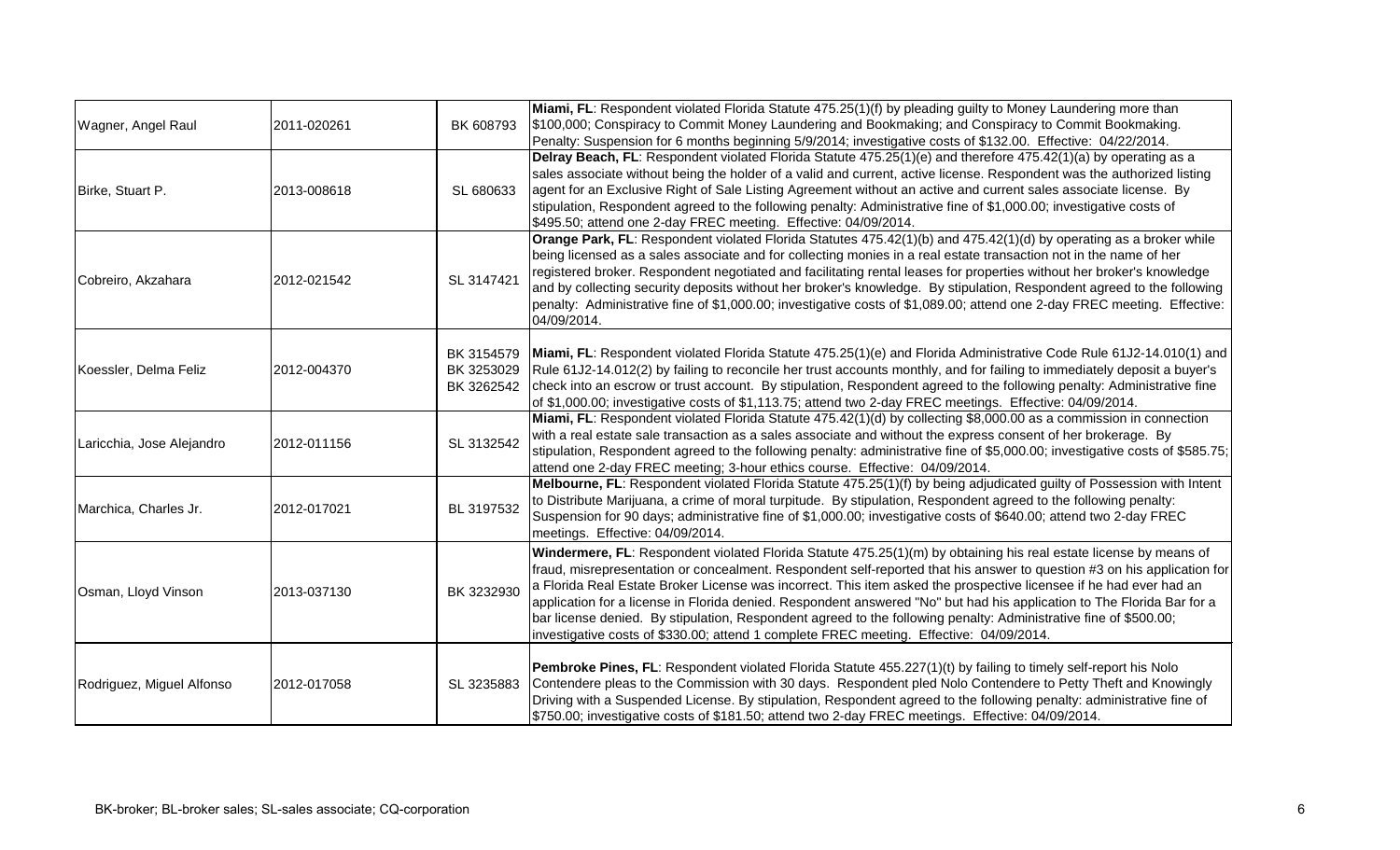| Suskevich, Arthur Edward | 2012-020047 | BK 3259669<br>BK 3328361 | Fort Myers, FL: Respondent violated Florida Statute 475.25(1)(d)1 and 475.25(1)(b) for failing to account and deliver a<br>buyers' \$750.00 deposit to them upon demand. By stipulation, Respondent agreed to the following penalty:<br>Investigative costs of \$377.85; attend 1 complete FREC meeting. Effective: 04/09/2014.                                                                                                                                                                                                                                                                                                                                                                                                                                                                                                                                                                                                                        |
|--------------------------|-------------|--------------------------|--------------------------------------------------------------------------------------------------------------------------------------------------------------------------------------------------------------------------------------------------------------------------------------------------------------------------------------------------------------------------------------------------------------------------------------------------------------------------------------------------------------------------------------------------------------------------------------------------------------------------------------------------------------------------------------------------------------------------------------------------------------------------------------------------------------------------------------------------------------------------------------------------------------------------------------------------------|
| Tharpe, Reginald L.      | 2012-051948 | SL 3023765               | Pembroke Pines, FL: Respondent violated Florida Statutes 475.42(1)(b) and (d) by operating as a broker while<br>licensed as a sales associate by facilitating the lease of a property without notifying his employer; for collecting checks<br>not in the name of his registered broker or employer; and not notifying his registered employer about the collection of<br>these checks. Respondent also violated Florida Statute 475.25(1)(e), and thereby Florida Administrative Code Rule<br>61J2-14.009 for collecting a payment connected to a real estate transaction and failing to deliver that payment to<br>Respondent's employer by the end of the next business day following receipt of payment. By stipulation, Respondent<br>agreed to the following penalty: Suspension for 30 days; administrative fine of \$500.00; investigative costs of<br>\$1,039.50; attend one 2-day FREC meeting; 30 hours of education. Effective: 4/09/2014. |
| Winter, Denise R.        | 2013-032956 | SL 3256786               | Dunedin, FL: Respondent violated Florida Statute 475.25(1)(e) and therefore 475.42(1)(b), 475.42(1)(d) and Florida<br>Administrative Code Rule 61J2-14.009 by operating as a broker while licensed as a sales associate and by collecting<br>but failing to deliver deposits to her registered employer. Respondent also collected these deposits not in the name of<br>registered employer and without the express consent of her registered employer. By stipulation, Respondent agreed to<br>the following penalty: administrative fine of \$1,000.00; investigative costs of \$206.25; attend one 2-day FREC meeting;<br>30 hours of education. Effective: 04/09/2014.                                                                                                                                                                                                                                                                             |
| Alvarado, Jose Armando   | 2012-006704 | SL 631493                | Miami, FL: Respondent violated Florida Statute 475.25(1)(f) by being convicted of Wire Fraud and Bank Fraud, crimes<br>of moral turpitude. Penalty: revocation; investigative costs of \$239.25. Effective: 04/09/2014.                                                                                                                                                                                                                                                                                                                                                                                                                                                                                                                                                                                                                                                                                                                                |
| Brester, J. Patrick      | 2012-036680 | SL 3046564               | Sarasota, FL: Respondent violated Florida Statute 475.25(1)(f) by being found guilty by jury of three counts of Wire<br>Fraud (with a special finding that the offenses affected a financial institution) and for one count of Conspiracy to<br>Commit Wire Fraud Affecting a Financial Institution. Penalty: revocation; investigative costs of \$252.45. Effective:<br>04/10/2014.                                                                                                                                                                                                                                                                                                                                                                                                                                                                                                                                                                   |
| Bukowski, Michael        | 2013-005532 | SL 3218393               | Fort Myers, FL: Respondent violated Florida Statute 455.227(1)(t) by failing to self-report to the Commission in writing<br>within 30 days after entering a plea of Nolo Contendere to the charge of Leaving the Scene of a Crash Involving<br>Damage to Property of \$50 or Less. Penalty: administrative fine of \$1,000; investigative costs of \$138.60. Effective:<br>04/10/2014.                                                                                                                                                                                                                                                                                                                                                                                                                                                                                                                                                                 |
| Gomez, Alexei S.         | 2013-027041 | SL 3178942               | Cutler Bay, FL: Respondent violated Florida Statute 475.25(1)(d)1, 475.25(1)(b), 475.42(1)(b), 475.42(1)(d) and<br>Florida Administrative Code Rule 61J2-14.009, and therefore 475.25(1)(e) by operating as a broker while holding a<br>sales associate license by facilitating a real estate purchase transaction without notifying his broker; collecting escrow<br>monies not in the name of his registered broker or without the broker's express consent; and for failing to deliver those<br>funds over to his registered broker. Penalty: revocation; investigative costs of \$785.40. Effective: 04/09/2014.                                                                                                                                                                                                                                                                                                                                   |
| Lea, Robert Andrew       | 2013-003059 | BK 653966                | Fort Myers, FL: Respondent violated Florida Statute 475.25(1)(f) and 475.25(1)(p) by pleading Nolo Contendere to the<br>felony of firing a missile into an occupied vehicle, and for failing to timely report this plea in writing to the Commission.<br>Penalty: revocation; investigative costs of \$262.35. Effective: 04/09/2014.                                                                                                                                                                                                                                                                                                                                                                                                                                                                                                                                                                                                                  |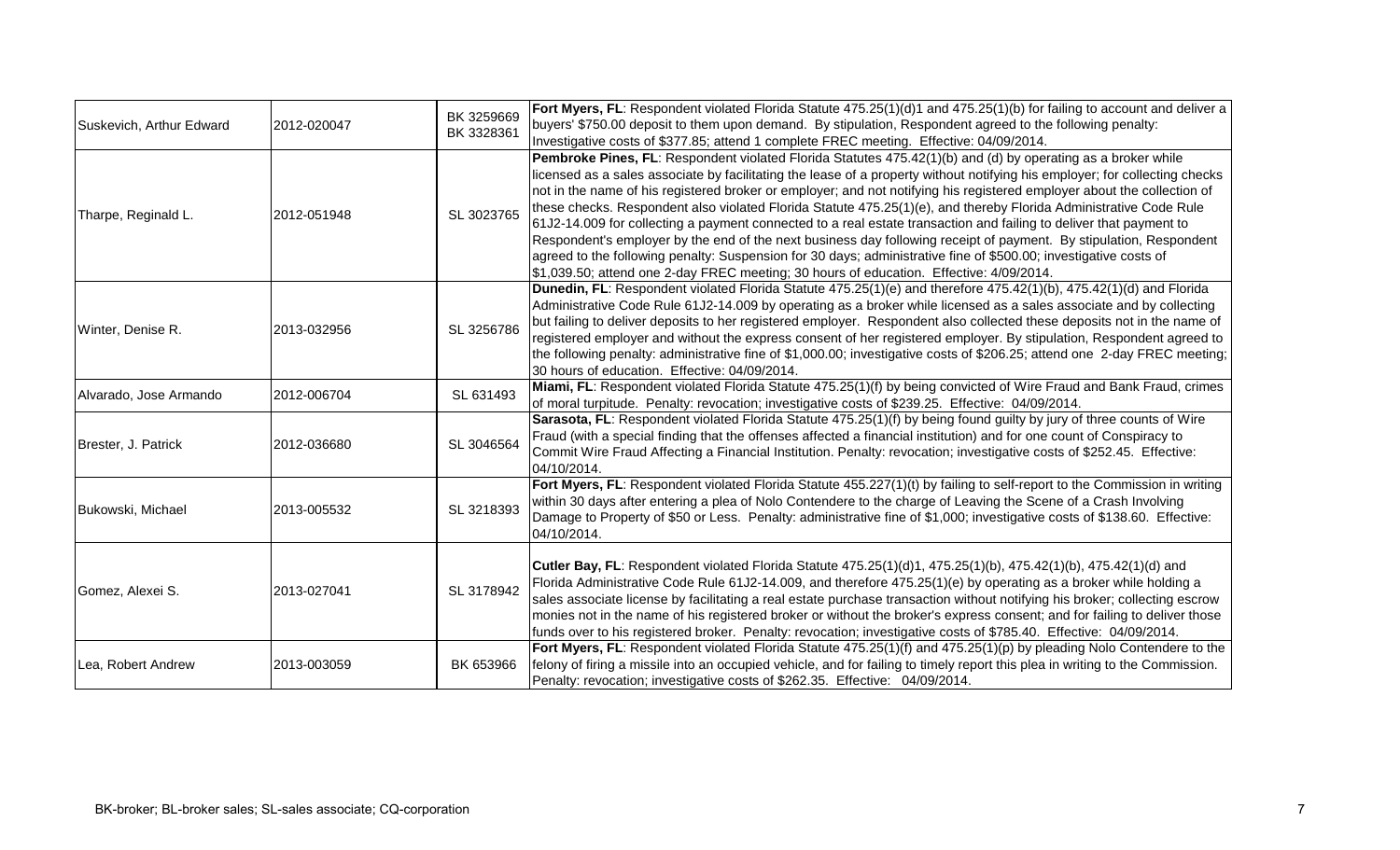| McFarlane, Andre Mark          | 2012-038804 | BK 3071518 | Hallandale, FL: Respondent violated Florida Statute 455.275(1) and therefore 455.227(1)(q) by failing to notify the<br>Department of a change of address for Respondent's place of employment and therefore 475.25(1)(a). Respondent<br>also violated Florida Statute 475.5015, and therefore 475.25(1)(e) by failing to provide the Department's investigator<br>with a transaction file, and for failing to appear for the scheduled office inspection and audit with the Department's<br>investigator. Penalty: suspension for 6 months; administrative fine of \$1,000.00; investigative costs of \$759.00; attend<br>1 complete FREC meeting; 28 hours of education; 6 months of probation. Effective: 04/09/2014. |
|--------------------------------|-------------|------------|-------------------------------------------------------------------------------------------------------------------------------------------------------------------------------------------------------------------------------------------------------------------------------------------------------------------------------------------------------------------------------------------------------------------------------------------------------------------------------------------------------------------------------------------------------------------------------------------------------------------------------------------------------------------------------------------------------------------------|
| Nevius, Chelsea M.             | 2013-023023 | BL 3046364 | Clermont, FL: Respondent violated Florida Statute 475.25(1)(e) and therefore Florida Administrative Code Rule 61J2-<br>14.009 by failing to deliver an escrow check to her registered broker or employer. Penalty: Administrative fine of<br>\$1,000; investigative costs of \$321.75; attend 2 complete FREC meetings; 6 months of probation. Effective:<br>04/09/2014.                                                                                                                                                                                                                                                                                                                                                |
| Orts, Reyna Josefina           | 2012-006703 | SL 3127364 | Miami, FL: Respondent violated Florida Statute 475.25(1)(f) by being found guilty of Wire Fraud and Bank Fraud,<br>crimes of moral turpitude. Penalty: Revocation; investigative costs of \$239.25. Effective: 04/09/2014.                                                                                                                                                                                                                                                                                                                                                                                                                                                                                              |
| Vaughn, Wayne E.               | 2012-048324 | BL 271545  | Clermont, FL: Respondent violated Florida Statute 475.42(1)(a) by practicing real estate without a valid and current,<br>active license. Respondent advertised property online and listed his own details in the contact information section.<br>Penalty: Suspension for 6 months; administrative fine of \$500.00; investigative costs of \$163.35. Effective:<br>04/09/2014.                                                                                                                                                                                                                                                                                                                                          |
| Brown, Julie Anne              | 2013-003762 | SL 694559  | Palmetto, FL: Respondent violated Florida Statute 475.25 (1)(f) by entering a plea of nolo contendere to the crime of<br>Theft of Sales Tax (3rd Degree Felony) on July 12, 2012, in the Circuit Court in and for Manatee County, Florida.<br>Penalty: Administrative fine of \$250.00; investigative costs of \$194.70; 1 year suspension effective 6/13/2014.<br>Effective: 05/14/2014.                                                                                                                                                                                                                                                                                                                               |
| Del Duca, III, Michael Anthony | 2013-041919 | BK 678337  | Estero, FL: Respondent violated Florida Statute 475.(1)(f) by being convicted of a crime involving moral turpitude (two<br>counts of Battery on a Person 65 Years of Age or Older) on February 4, 2013, in Lee County, Florida. Penalty:<br>Administrative fine of \$500.00; investigative costs of \$189.75; suspension for 2 years effective 6/12/2014. Effective<br>Date: 05/13/2014.                                                                                                                                                                                                                                                                                                                                |
| Donovan, Lance David           | 2012-024175 | BK 3204022 | Naples, FL: Respondent violated Florida Statute 475.25(1)(f) by being convicted of a crime involving moral turpitude (2<br>counts of Possession of Photos or Movies of Sexual Conduct - Performance by a Child (3rd Degree Felony) on June<br>26, 2013. Penalty: \$247.50 investigative costs, 10 years license suspension effective 6/12/2014. Effective: 05/13/2014.                                                                                                                                                                                                                                                                                                                                                  |
| Dubow, David Robert            | 2013-030279 | BK 517651  | Tarpon Springs, FL: Respondent violated Florida Statute 475.25(1)(e) through a violation of Rule 61J2-14.008,<br>Florida Administrative Code, by depositing monies into his real estate brokerage escrow account which had no<br>relationship to real estate activities and Florida Statute 475.25(1)(v) by using the his real estate escrow account to hold<br>monies for a business venture not related to any real estate activities. Penalty: Administrative fine of \$2,000.00;<br>investigative costs of \$389.40; 6 months probation; attend 1 complete FREC meeting; complete a broker escrow<br>course and an ethics course. Effective: 05/14/2014.                                                            |
| Duffy, John J.                 | 2013-027699 | SL 616653  | Safety Harbor, FL: Respondent violated Florida Statute 475.25(1)(f) by being convicted of a crime involving fraudulent<br>or dishonest dealings (Attempted Fraud Practices) on August 27, 2013, in Broome County, New York. Penalty:<br>administrative fine of \$1,000.00; investigative costs \$453.75; 1 year probation; 3-hour ethics course. Effective:<br>05/12/2014                                                                                                                                                                                                                                                                                                                                               |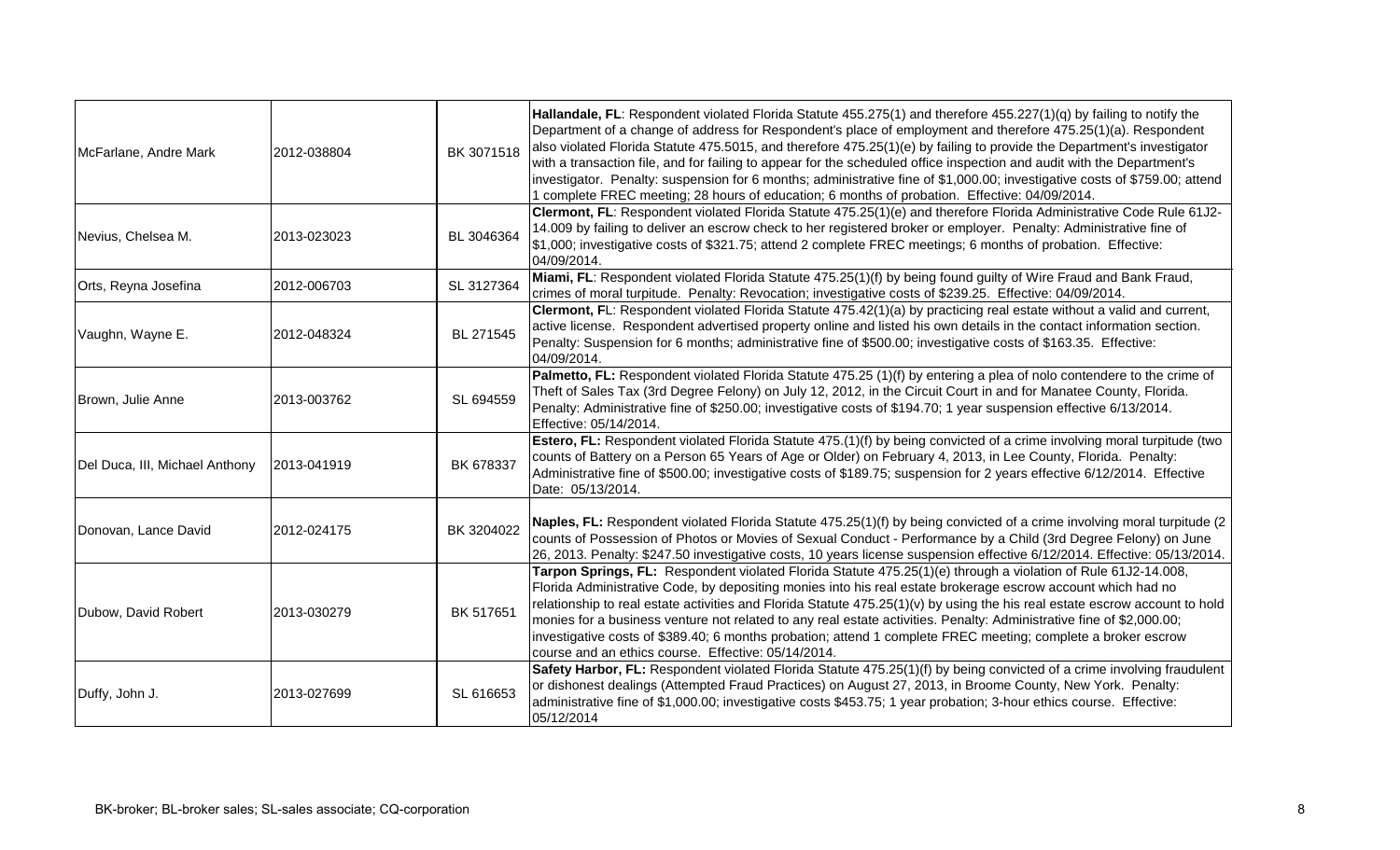| Hess, Colleen Renee           | 2013-024791 | SL 3083158 | Palm Coast, FL: Respondent violated Florida Statute 475.25(1)(b) by signing the names of her clients without their<br>permission or knowledge. Penalty: administrative fine of \$250.00; 30-day suspension effective 6/12/2014; 6 months<br>probation; attend 1 complete FREC meeting; 3-hour ethics course. Effective: 05/13/2014.                                                                                                                                                                                                                                                                                                                             |
|-------------------------------|-------------|------------|-----------------------------------------------------------------------------------------------------------------------------------------------------------------------------------------------------------------------------------------------------------------------------------------------------------------------------------------------------------------------------------------------------------------------------------------------------------------------------------------------------------------------------------------------------------------------------------------------------------------------------------------------------------------|
| Hutchins, Christopher Michael | 2013-037965 | SL 3016311 | Cooper City, FL: Respondent violated Florida Statute 475.25(1)(f) by being convicted of a crime of moral turpitude<br>(one count of Conspiracy to Distribute and one count of Possess with Intent to Distribute 100 Kilograms or More of a<br>Mixture and Substance Containing Marijuana) in the U.S. District Court for the Northern District of Florida on December<br>16, 2008. Penalty: administrative fine of \$1,000.00; investigative costs of \$66.00; 30-day suspension effective<br>6/11/2014; 30-day probation; attend 1 complete FREC meeting; complete a 28-hour reactivation course. Effective:<br>05/12/2014.                                    |
| Latigue, Obnes                | 2013-023491 | SL 3183147 | Orlando, FL: Respondent violated Florida Statute 475.25(1)(f) by entering a plea of guilty to willfully aiding and<br>assisting in the filing of false tax returns and by being convicted or found guilty of willfully aiding and assisting in the<br>filing of false tax returns which both involve fraudulent or dishonest dealings. Penalty: Revocation. Effective:<br>05/13/2014.                                                                                                                                                                                                                                                                           |
| Padova, Michael J.            | 2012-017017 | SL 3129553 | Estero, FL: Respondent requested that a Final Order be entered in response to the Administrative Complaint. The<br>Respondent violated Florida Statute 475.25(1)(f) for being convicted of a crime involving moral turpitude (one count of<br>Possession with Intent to Distribute a Quantity of MDMA or Ecstasy) in the U.S. District Court, Middle district of Florida,<br>on October 15, 2012; and Florida Statute 475.25(1)(n) for being confined in a federal prison post adjudication. Penalty:<br>[\$1,000.00 fine; \$473.25 investigative costs; 3 years suspension; 3 years probation; attend 2 complete FREC meetings.<br>Effective Date: 05/13/2014. |
| Calle, Gloria M.              | 2012-050587 | BK 3063138 | Boca Raton, FL: Respondent violated Florida Statue 475.25(1)(d)1 by failing to timely return a \$1,000 escrow deposit<br>and Florida Statute 475.25(1)(v) for not having the previous \$1,000 given to her within her escrow account when<br>demand for escrow was made. By Stipulation, the Respondent agreed to the following penalty: administrative fine of<br>\$1,000.00; investigative costs of \$1,171.50; complete an escrow management course; attend 1 FREC Meeting.<br>Effective Date: 05/14/2014.                                                                                                                                                   |
| Goff, Harold Glenn            | 2012-050207 | BK 493207  | Valrico, FL: Respondent violated Florida Statute 475.25(1)(e) through a violation of Rule 61J2-14.010(1), Florida<br>Administrative Code, by depositing rental monies into an operating account and by failing to immediately place rental<br>monies into an account holding trust powers. By Stipulation, the Respondent agreed to the following penalty:<br>administrative fine of \$500 fine; investigative costs of \$262.35; 4-hour escrow management course. Effective Date:<br>6/10/2014.                                                                                                                                                                |
| Post, Victor William          | 2013-025748 | SL 3093106 | Jensen Beach, FL: Respondent violated Florida Statutes 475.25(1)(m) & 475.25(1)(b) by having his assistant<br>complete a 14-hour Continuing Education Course for him thereby obtaining his renewal license by means of fraud,<br>misrepresentation, or concealment. By Stipulation, the Respondent agreed to the following penalty: administrative fine<br>of \$1,000; \$214.50 investigative costs; attend 3 complete FREC meetings; 14-hour continuing education course.<br>Effective Date: 05/13/2014.                                                                                                                                                       |
| Stevenson, George Robert      | 2013-016699 | SL 492522  | Orlando, FL: Respondent violated Florida Statute 475.25(1)(f) by entering a plea of nolo contendere to a crime<br>involving moral turpitude (one count of Possession of Cannabis with Intent to Sell or Deliver) on March 13, 2013, in<br>Orange County, Florida. By Stipulation, the Respondent agreed to the following penalty: administrative fine of \$750;<br>investigative costs of \$500; attend 1 complete FREC meeting. Effective Date: 05/13/2014.                                                                                                                                                                                                    |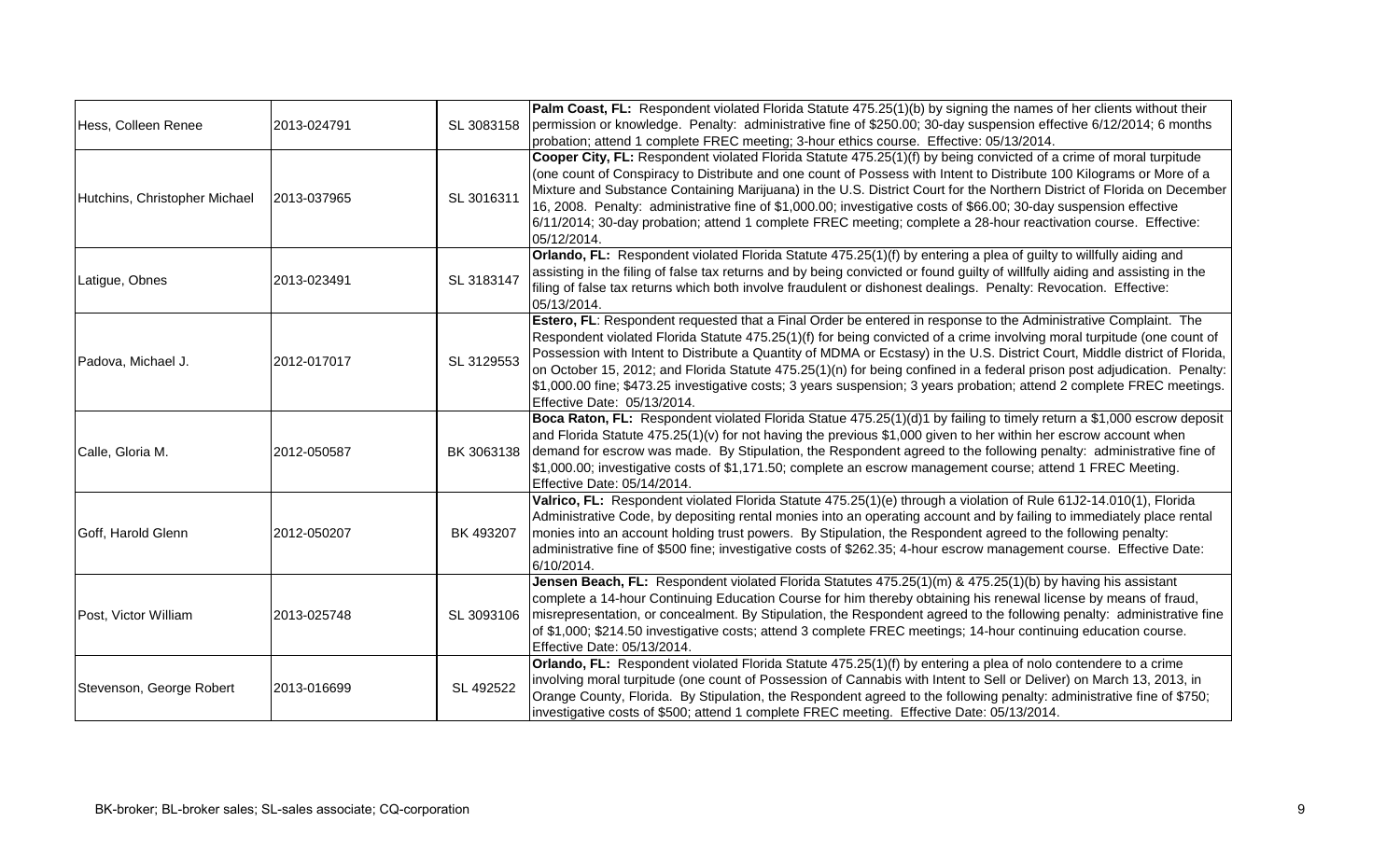| Burlew, Crispian N.          | 2013-028703                                                                   | BK 666179  | St. Petersburg, FL: Respondent violated Florida Statute 475.25(1)(d)(1) by failing to deliver Security and/or Pet<br>Deposits to another broker, Florida Statute 475.25(1)(v) by failing to either have an escrow account or not having<br>reconciled or managed his escrow account, Florida Statute 475.25(1)(b) for taking or keeping money he was not<br>entitled to for his personal use. A Final Order on Waiver was issued against the Respondent with the following penalty:<br>Revocation and \$389.40 investigative costs. Effective Date: 05/12/2014.                                                                                                                                                                                                                                                                                                                                                                                                                                     |
|------------------------------|-------------------------------------------------------------------------------|------------|-----------------------------------------------------------------------------------------------------------------------------------------------------------------------------------------------------------------------------------------------------------------------------------------------------------------------------------------------------------------------------------------------------------------------------------------------------------------------------------------------------------------------------------------------------------------------------------------------------------------------------------------------------------------------------------------------------------------------------------------------------------------------------------------------------------------------------------------------------------------------------------------------------------------------------------------------------------------------------------------------------|
| Del Busto, Carlos Jose       | 2013-001184                                                                   | SL 591283  | Miami, FL: Respondent violated Florida Statute 475.25(1)(b) by obtaining a \$3,500 service fee for financial and<br>bankruptcy advice in conjunction with the sale of a client's property and delivering neither the services promised in<br>exchange for the fee nor a refund for failing to deliver the services promised. A Final Order on Waiver was issued<br>against the Respondent with the following penalty: Revocation and \$297 investigative costs. Effective Date:<br>05/14/2014.                                                                                                                                                                                                                                                                                                                                                                                                                                                                                                      |
| Freixa, Odalis               | 2012-032596                                                                   | BK 700348  | Quincy, FL: Respondent violated Florida Statute 475.25(1)(f) by being convicted of a crime which directly relates to<br>the activities of a licensed broker or involves moral turpitude or fraudulent or dishonest dealing (one count of Grand<br>Theft) in Miami-Dade County, Florida on September 24,2013. A Final Order on Waiver was issued against the<br>Respondent with the following penalty: Revocation and \$882.75 investigative costs. Effective Date: 05/12/2014.                                                                                                                                                                                                                                                                                                                                                                                                                                                                                                                      |
| Gomez, Alexei S.             | 2013-030120                                                                   | SL 3178942 | Cutler Bay, FL: Respondent violated Florida Statute 475.25(1)(e) through a violation of Florida Statute 475.42(1)(b) by<br>assisting buyers with the procurement of a property for purchase without notifying his broker, by preparing and<br>obtaining an offer from buyers for a property without notifying his broker, and by collecting a deposit from buyers and<br>not delivering it to his broker; Florida Statute 475.42(1)(d) by collecting a deposit not in the name of his broker and<br>without the consent of his broker; Rule 61J2-14.009, Florida Administrative Code, by failing to deliver a deposit to his<br>employer; Florida Statute 475.25(1)(b) by concealing his representation of buyers from his broker, by concealing the<br>collection of a deposit from his broker, by failing to present the buyers' purchase offer for a property, and by failing to<br>return the buyers' deposit. Penalty: revocation; investigative costs of \$66.00. Effective Date: 05/09/2014. |
| Progressive Real Estate 2000 | 2013-035561                                                                   | CQ 1034964 | N. Miami Beach, FL: Respondent violated Florida Statute 475.25(1)(k) by failing to place an escrow deposit into a<br>trust or escrow account and Florida Statute 475.25(1)(d) by failing to timely return an escrow deposit upon demand. A<br>Final Order on Waiver was issued against the Respondent with the following penalty: revocation; investigative costs of<br>\$264.00. Effective Date: 05/12/2014.                                                                                                                                                                                                                                                                                                                                                                                                                                                                                                                                                                                       |
| Renter's Magic               | 2013-033626 2013-033982<br>2013-035555 2013-035687<br>2013-036222 2013-036435 | CQ 1028014 | Sunny Isles, FL: Respondent violated Florida Statute 475.25(1)(d)1 by failing to account or deliver a deposit upon<br>request (2013-033626; 2013-033982; 2013-035555; 2013-035687); 2013-036222; 2013-036435); Florida Statute<br>475.25(1)(e) through a violation of Rule 61J2-14.012(1), Florida Administrative Code by failing to provide records to the<br>Department for inspection during attempted audits on May 10, 2013 and September 6, 2013; Florida Statute<br>475.25(1)(e) through a violation of Rule 61J2-10.038, Florida Administrative Code by failing to notify the Department<br>within 10 days of an address change (2013-035687). A Final Order on Waiver was issued against the Respondent with<br>the following penalty: Revocation. Effective Date: 05/13/2014.                                                                                                                                                                                                             |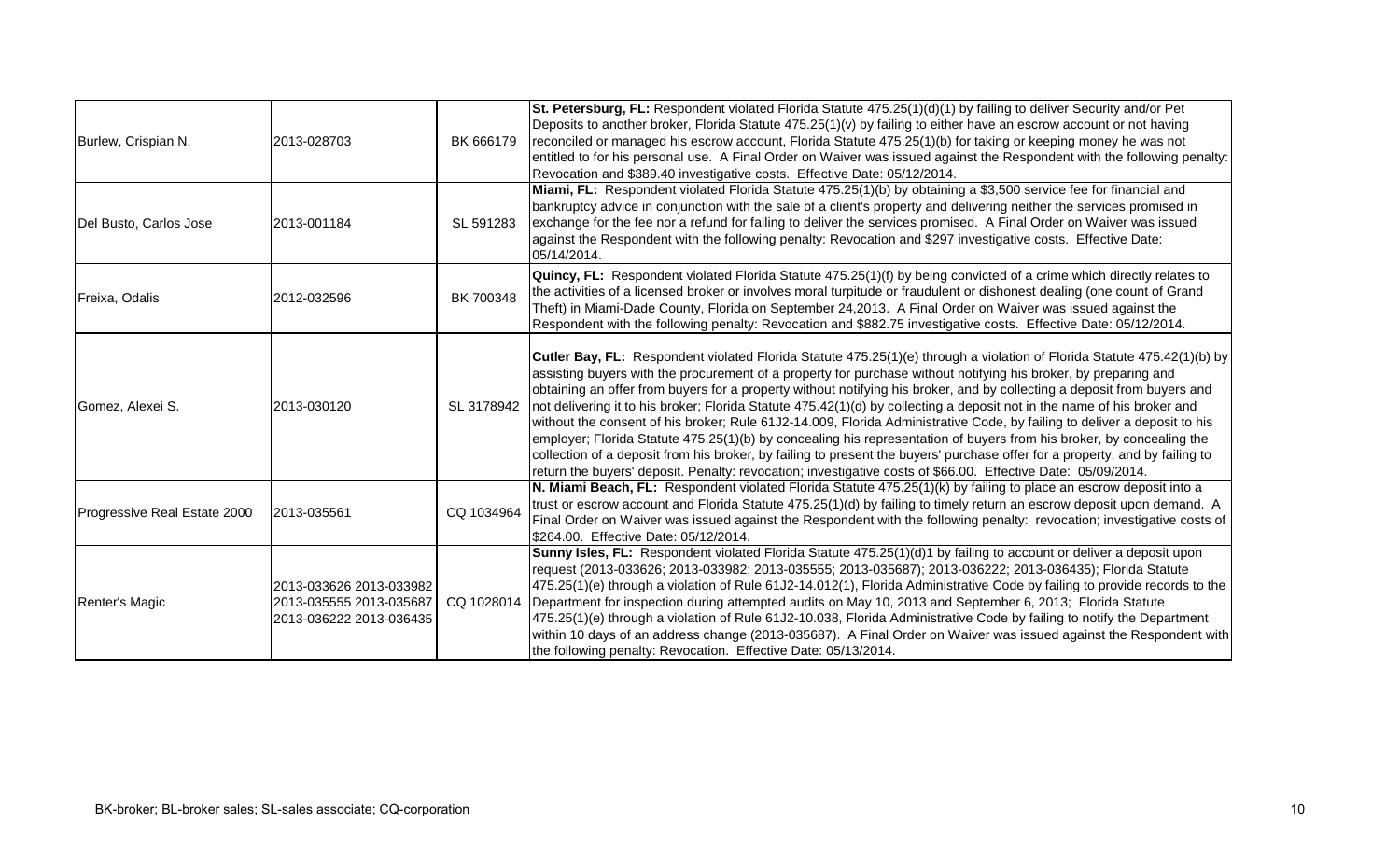| Rosellini, Donna Louise | 2013-026567 2013-032899<br>2013-033979 2013-035549<br>2013-035685 2013-036210 | BK 3190662<br>BK 3087576 | Sunny Isles, FL: Respondent violated Florida Statute 475.25(1)(d)1 by failing to account or deliver a deposit upon<br>request (2013-026567; 2013-032899; 2013-033979; 2013-035549; 2013-035685; and 2013-036210), Florida Statute<br>475.25(1)(e) through a violation of Rule 61J2-14.012(1), Florida Administrative Code, by failing to provide records to<br>the Department for inspection at attempted audits on May 10, 2013, and September 6, 2013, and Rule 61J2-10.038,<br>Florida Administrative Code, for failing to notify the Department of a change in her current mailing address within 10<br>days after the change (2013-035685). Penalties: revocation; investigative costs of \$726.00 (2013-026567);<br>investigative costs of \$1,287.00 (2013-032899); investigative costs of \$528.00 (2013-035685). Effective Date:<br>05/13/2014.                                            |
|-------------------------|-------------------------------------------------------------------------------|--------------------------|-----------------------------------------------------------------------------------------------------------------------------------------------------------------------------------------------------------------------------------------------------------------------------------------------------------------------------------------------------------------------------------------------------------------------------------------------------------------------------------------------------------------------------------------------------------------------------------------------------------------------------------------------------------------------------------------------------------------------------------------------------------------------------------------------------------------------------------------------------------------------------------------------------|
| Miranda, Alfonso        | 2012-014294                                                                   | SL 3101946               | Miami, FL: Respondent violated Florida Statute 475.42(1)(b) by operating as a broker while only licensed as a sales<br>associate; Florida Statute 475.42(1)(d) by collecting a deposit not in the name of his employer and without the express<br>consent of his employer; and Rule 61J2-14.008, Florida Administrative Code, by failing to timely deliver the deposit to<br>his employer. Penalty: 2 years suspension effective 7/16/2014; administrative fine of \$6,000.00. Effective: 6/17/2014.                                                                                                                                                                                                                                                                                                                                                                                                |
| Ellis, Robert Benton    | 2012-049560                                                                   | BK 3032786               | Lake City, FL: Respondent violated Florida Statute 455.227(1)(t) by failing to timely report to the Commission a plea of<br>no contest to violating the Florida Pawnbroking Act. Penalty: 90-day suspension effective 7/16/14; administrative fine of<br>\$500.00; investigative costs of \$46.20. Effective: 6/17/2014.                                                                                                                                                                                                                                                                                                                                                                                                                                                                                                                                                                            |
| Hatcher, Jared J.       | 2013-042467                                                                   | SL 3193594               | Tallahassee, FL: Respondent violated Florida Statute 475.25(1)(f) by pleading no content to one count of uttering.<br>Penalty: administrative fine of \$1,000.00; investigative costs of \$354.75. Effective: 6/16/2014.                                                                                                                                                                                                                                                                                                                                                                                                                                                                                                                                                                                                                                                                            |
| Reynolds, John R.       | 2012-045237                                                                   | BK 145593                | Jacksonville, FL: Respondent violated Florida Statute 475.25(1)(f) by pleading guilty to embezzlement of United<br>States Dependency and Indemnity Compensation benefits. Penalty: 30-day suspension effective 7/16/14; 6 months<br>probation; administrative fine of \$500.00; investigative costs of \$354.75; attend one 2-day Commission FREC meeting.<br>Effective: 6/17/2014.                                                                                                                                                                                                                                                                                                                                                                                                                                                                                                                 |
| Rudd, Misty L.          | 2013-023726                                                                   | SL 3034022               | Pinellas Park, FL: Respondent violated Florida Statute 475.25(1)(f) by pleading guilty to wire fraud affecting a financial<br>institution. Penalty: revocation. Effective: 6/17/2014.                                                                                                                                                                                                                                                                                                                                                                                                                                                                                                                                                                                                                                                                                                               |
| Araujo, Luiz            | 2013-039531                                                                   | SL 3030165               | Boca Raton, FL: Respondent was charged with violating Florida Statute 475.42(1)(b) by operating as a sales<br>associate or broker for any person not registered as his employer and Florida Statute 475.25(1)(d)1. by failing to return<br>a deposit upon demand. By stipulation, Respondent agreed to the following penalty: administrative fine of \$1,000.00;<br>investigative costs of \$74.25; attend one 2-day FREC meeting; completion of a 28-hour reactivation course. Effective:<br>6/17/2014.                                                                                                                                                                                                                                                                                                                                                                                            |
| Phillips, Victoria P.   | 2013-001936<br>2013-024548                                                    | BK 3090042               | Winter Park, FL: Respondent was charged with violating Florida Statute 475.25(1)(b) by misrepresenting that she<br>continued to hold a buyer's deposit in her account; Florida Statute 475.25(1)(d)1. by failing to account for buyer's<br>deposit; Florida Statute 475.25(1)(k) by placing deposits into an account that was not an escrow account; Rule 61J2-<br>14.012, Florida Administrative Code, by failing to properly reconcile her trust account; and Rule 61J2-14.010(1),<br>Florida Administrative Code, by failing to timely deposit a buyer's check into an escrow or trust account. By stipulation,<br>Respondent agreed to the following penalty: 6-month suspension; administrative fine of \$5,000.00; investigative costs<br>of \$1,485.00; attend three 2-day FREC meetings; complete a broker reactivation course; shall not hold escrow for 5<br>years. Effective: 6/13/2014. |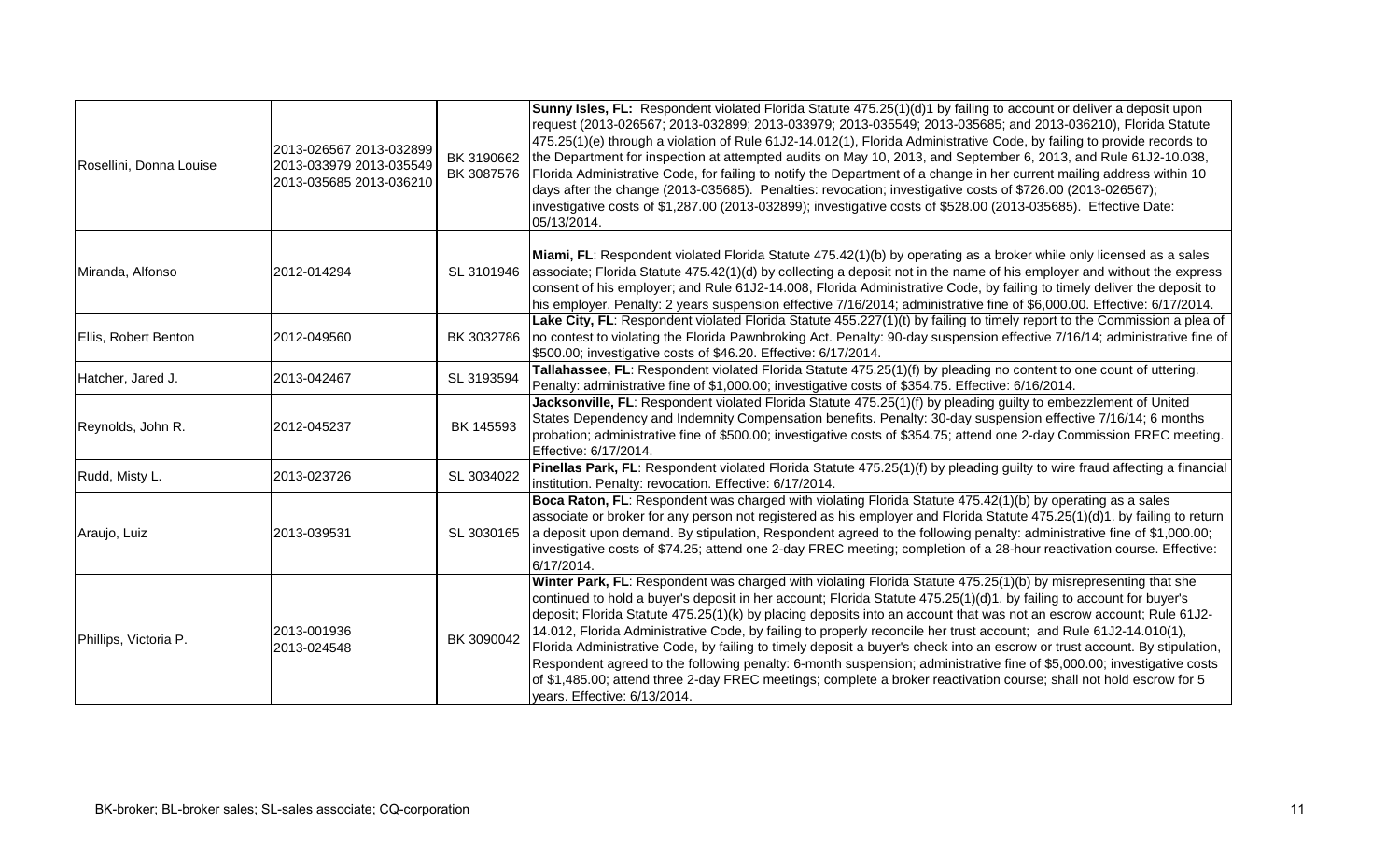|                              |             |                          | Clearwater, FL: Respondent was charged with violating Florida Statute 475.25(1)(f) by pleading guilty to one count of                                                                                                                                                                                                                                                                                                                                                                                                |
|------------------------------|-------------|--------------------------|----------------------------------------------------------------------------------------------------------------------------------------------------------------------------------------------------------------------------------------------------------------------------------------------------------------------------------------------------------------------------------------------------------------------------------------------------------------------------------------------------------------------|
| Powell, John Grant           | 2012-042224 | SL 631499                | sale and/or delivery of oxycodone. By stipulation, Respondent agreed to the following penalty: administrative fine of<br>\$1,500.00; investigative costs of \$202.00; attend two 2-day FREC meetings; complete an ethics course. Effective:<br>6/17/2014                                                                                                                                                                                                                                                             |
| Rose, James U.               | 2013-010378 | BK 3251159<br>BK 3098960 | Winter Park, FL: Respondent was charged with violating Florida Statute 475.25(1)(d)1. by failing to return a full deposit<br>to an owner of a property who was entitled to the deposit. By stipulation, Respondent agreed to the following penalty:<br>administrative fine of \$1,000.00; investigative costs of \$305.58; attend two 2-day FREC meetings; complete a 4-hour<br>escrow management continuing education course. Effective: 6/17/2014.                                                                 |
| Williams, Andrew Christopher | 2013-045274 | SL 3267614               | Winter Park, FL: Respondent was charged with violating Florida Statute 475.42(1)(a) by operating as a sales<br>associate without holding a current active license. By stipulation, Respondent agreed to the following penalty:<br>administrative fine of \$250.00; investigative costs of \$429.00; attend one 2-day FREC meeting. Effective: 6/13/2014.                                                                                                                                                             |
| Garell, Lee A.               | 2014-008837 | BL 3098276               | Hallandale, FL: Settlement Agreement to Voluntarily Relinquish for Permanent Revocation. Effective: 6/27/14.                                                                                                                                                                                                                                                                                                                                                                                                         |
| Luft, Carrie                 | 2013-017999 | SL 3013804               | Punta Gorda, FL: Respondent violated Florida Statute 475.25(1)(b) by committing breach of trust when she assisted a<br>property owner in the sale of a residential property and subsequently resided in the property without the owner's<br>approval. Penalty: revocation; investigative costs of \$561.00. Effective: 6/16/2014.                                                                                                                                                                                    |
| Williams, Jamie Ann          | 2013-013185 | BK 404031                | Tampa, FL: Respondent violated section 475.25(1)(e) by failing to comply with a lawful order made or issued under the<br>provisions of chapter 475. Penalty: revocation. Effective: 6/12/2014.                                                                                                                                                                                                                                                                                                                       |
| Beltran, Margelly            | 2013-047138 | SL 3084332               | Miami, FL: Respondent violated Florida Statute 475.25(1)(e) by failing to comply with the Final Order in DBPR Case<br>No. 2009-045176. Penalty: revocation. Effective: 07/15/2014.                                                                                                                                                                                                                                                                                                                                   |
| Dutra, Andrea                | 2012-044487 | SL 3198969               | Boca Raton, FL: Respondent violated Florida Statute 475.25(1)(b) by failing to notify her broker of an executed sales<br>contract and violated Florida Statute 475.42(1)(a) by failing to act under the supervision of her broker in connection with<br>a real estate transaction. Penalty: administrative fine of \$3,000; investigative costs of \$453.75; 12 months probation;<br>attend 1 complete FREC meeting. Effective: 07/15/2014.                                                                          |
| Eaton, William Girardeau Jr. | 2013-051874 | SL 653742                | Tallahassee, FL: Respondent violated Florida Statute 475.25(1)(f) by pleading guilty or nolo contendere to crime<br>involving moral turpitude or fraudulent or dishonest dealing, by pleading guilty to one count of Willfully Attempting to<br>Evade or Defeat Tax, and one count of False Statements Related to Health Care Matters, in violation of Title 26 and<br>Title 18, U.S.C. Penalty: \$2,000 fine; 5 years suspension. Effective 07/15/2014.                                                             |
| Francis, Curt Douglas        | 2013-016701 | BK 668736                | Weston, FL: Respondent violated Florida Statute 475.25(1)(f) by pleading guilty or nolo contendere to crime involving<br>moral turpitude or fraudulent or dishonest dealing, by pleading nolo contendere to one count of felony, scheme to<br>defraud \$50,000 or more and Florida Statute 475.25(1)(p) by failing to inform the commission in writing within 30 days<br>after pleading guilty or nolo contendre to a felony charge. Penalty: revocation; investigative costs of \$470.25. Effective:<br>09/17/2014. |
| Golden, Charles Henry        | 2014-001663 | SL 3148818               | Cottondale, FL:. Respondent violated Florida Statute 475.25(1)(f) by pleading guilty to crime involving moral turpitude<br>or fraudulent or dishonest dealing, by pleading guilty to felony providing false statistics and information as a report of<br>the United States. Penalty: administrative fine of \$750.00; investigative costs of \$371.25; 6 months probation; attend 1<br>complete FREC meeting; complete a 3-hour ethics course. Effective: 07/15/2014.                                                |
| Gugel, Leslie Henry          | 2013-032702 | BK 3095359               | Palm Beach Gardens, FL: Respondent violated Section 475.25(1)(e), F.S. by failing to comply with the Final Order in<br>DBPR Case No. 2011-053957. Penalty: Revocation. Effective: 07/15/2014.                                                                                                                                                                                                                                                                                                                        |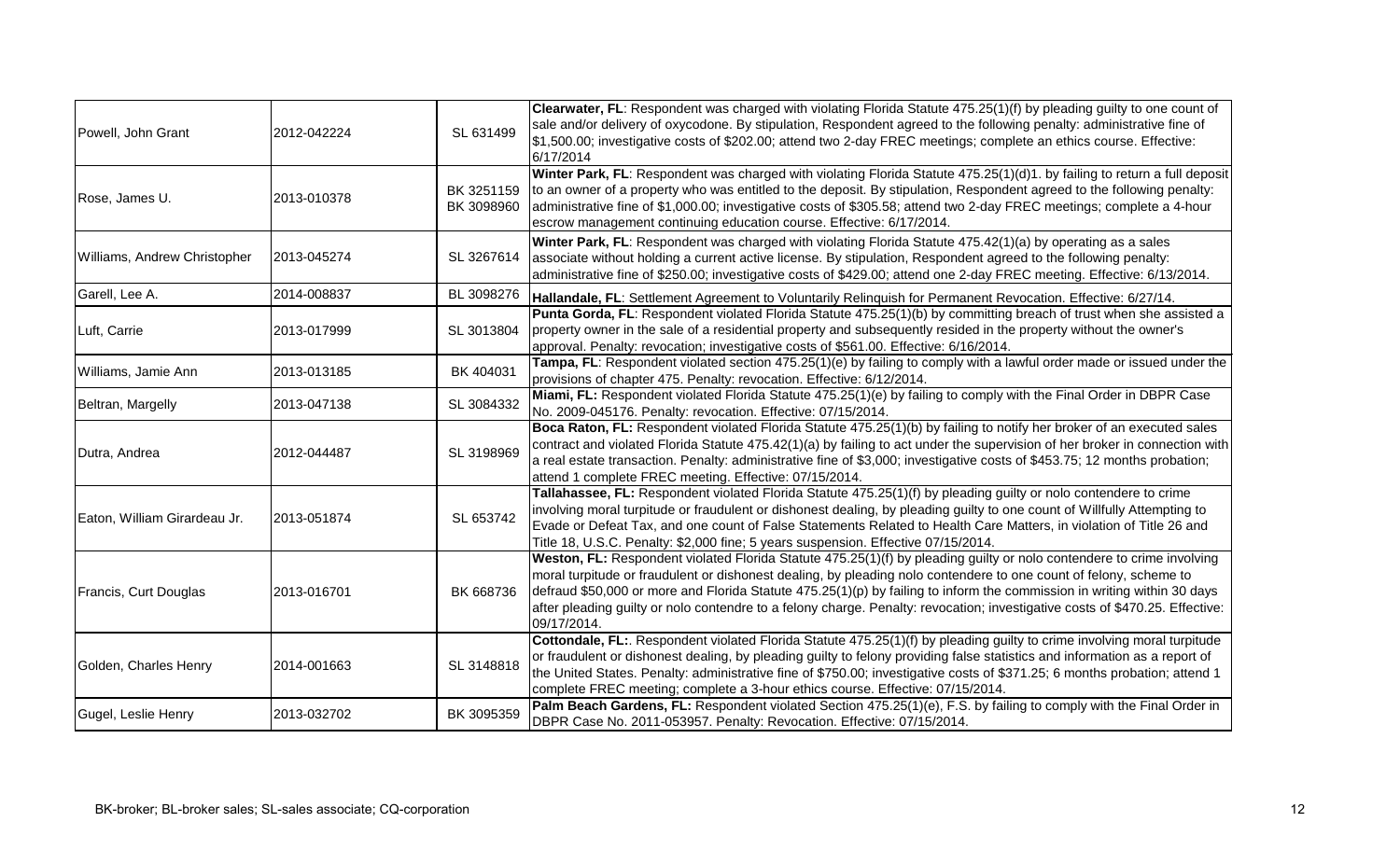| Pichs, Victor            | 2013-024573 | SL 633831                              | Miami, FL: Respondent violated Florida Statute 475.42(1)(d) by collecting money in connection with any real estate<br>brokerage transaction in a name other than his employer and violated Florida Statute 475.42(1)(b), F.S. by acting as a<br>sales associate for a person other than registered employer. Penalty: administrative fine of \$300.00; investigative costs<br>of \$700.00; 6 months probation; shall complete 28 hour reactivation course. Probation shall terminate when all<br>requirements satisfied. Effective: 07/15/2014.                                                                                                                                                                                                                                             |
|--------------------------|-------------|----------------------------------------|---------------------------------------------------------------------------------------------------------------------------------------------------------------------------------------------------------------------------------------------------------------------------------------------------------------------------------------------------------------------------------------------------------------------------------------------------------------------------------------------------------------------------------------------------------------------------------------------------------------------------------------------------------------------------------------------------------------------------------------------------------------------------------------------|
| Weiker, David Nelson     | 2013-000579 | SL 581986                              | Casselberry, FL: Respondent violated Florida Statute 475.25(1)(f) by pleading guilty or nolo contendere to crime<br>involving moral turpitude or fraudulent or dishonest dealing, by pleading guilty to felony Organized Fraud and 32<br>counts of felony Communications Fraud. Penalty: Revocation; investigative costs of \$82.50 costs. Effective:<br>07/14/2014.                                                                                                                                                                                                                                                                                                                                                                                                                        |
| Williams, John D.        | 2011-051107 | SL 705052                              | Tavernier, FL: Respondent violated Florida Statute 475.25(1)(f) by pleading guilty or nolo contendere to crime<br>involving moral turpitude or fraudulent or dishonest dealing by pleading guilty to felony Organized Scheme to Defraud<br>greater than \$50,000; Fraudulent Use of Personal Identification Information. Penalty: Revocation; investigative costs of<br>\$330.00. Effective: 07/15/2014.                                                                                                                                                                                                                                                                                                                                                                                    |
| Corpora, Dominique James | 2012-010004 | BK 3053353<br>BK 3231927               | Miami Beach, FL: Respondent violated Florida Statute 475.22(1) by failing to maintain office, failing to maintain sign<br>on principal office entrance; Florida Statute 455.275(1) for failing to notify Department in writing of current place of<br>practice for Respondent's company; Florida Statute 475.5015 for failing to make available to the Department<br>reconciliation statements, bank statements, and transaction files; and Florida Statute 475.25(1)(a) for obstructing or<br>hindering an investigation. By Stipulation, Respondent agreed to the following penalty: administrative fine of \$2,500.00;<br>investigative costs of \$396.00; attend an escrow management course, complete a reactivation course; attend 1<br>complete FREC meeting. Effective: 07/15/2014. |
| Koessler, Delma Feliz    | 2011-056602 | BK 3154579<br>BK 3220872<br>BK 3253029 | Miami, FL: Respondent violated Section 475.25(1)(e), F.S., by failing to follow Rule 61J2-14.010(1), F.A.C., by failing to<br>place monies in trust or escrow account. By Stipulation, Respondent agreed to the following penalty: administrative fine<br>of \$2,500.00; investigative costs of \$1,452.00; 20 hours of continuing education to include a 4-hour escrow<br>management course. Effective: 07/14/2014.                                                                                                                                                                                                                                                                                                                                                                        |
| Loguercio, Luis H.       | 2012-048008 | SL 609113                              | Miami, FL: Respondent violated Florida Statute 475.42(1)(d), by failing to deliver rent checks to broker and by<br>accepting rent checks not in the name of registered broker; violated Florida Statute 475.42(1)(b), by facilitating the<br>rental of real property without notifying broker; collecting rents not payable to broker; failing to deliver rental payments<br>to broker. By Stipulation, Respondent agreed to the following penalty: administrative costs of \$4,000.00; complete an<br>ethics course; attend 2 complete FREC meetings; 30-day suspension of license. Effective: 07/15/14.                                                                                                                                                                                   |
| Samarina, Tatiana        | 2013-022801 | BK 3166805                             | Sunny Isles Beach, FL: Respondent violated Florida Statute 475.25(1)(d)1 by failing to account and deliver for a<br>\$1,000 deposit; violated Florida Statute 475.25(1)(v) by failing to comply with trust accounting procedures; violated<br>Florida Statute 475.25(1)(e), by failing to follow Rule 61J2-14.012(2), F.A.C., by failing to perform monthly<br>reconciliation statements on trust accounts. By Stipulation, Respondent agreed to the following penalty: administrative<br>fine of \$1,000.00; investigative costs of \$213.00; attend 2 complete FREC meetings. Effective: 07/15/2014.                                                                                                                                                                                      |
| Smith, Joyce Lee         | 2013-017985 | SL 518821                              | Orange City, FL: Respondent violated Florida Statute 475.25(1)(f) by pleading guilty to the felony charge of Grand<br>Theft. By Stipulation, Respondent agreed to the following penalty: administrative fine of \$300.00; investigative costs of<br>\$200.00; attend 1 complete FREC meeting. Effective: 07/15/2014.                                                                                                                                                                                                                                                                                                                                                                                                                                                                        |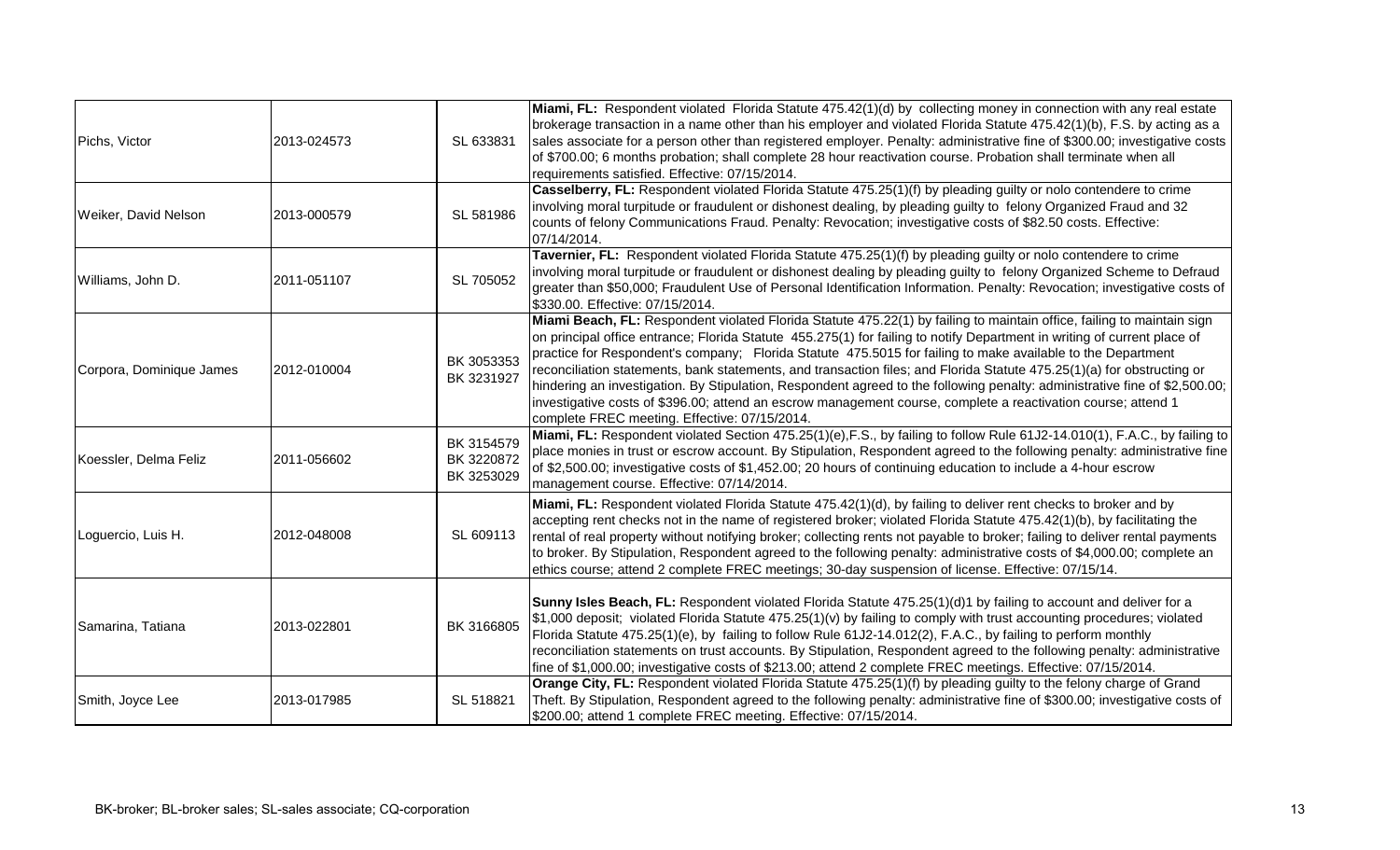| Waller, Jeremy              | 2013-046686 | SL 3037732                            | Pensacola, FL: Respondent submitted an Affidavit for Voluntary Surrender of license to the Department. All licenses of<br>Respondent were relinguished and permanently revoked. Final Order Effective 07/15/14                                                                                                                                                                                                                                                                                                                                                                                                                                                                                                          |
|-----------------------------|-------------|---------------------------------------|-------------------------------------------------------------------------------------------------------------------------------------------------------------------------------------------------------------------------------------------------------------------------------------------------------------------------------------------------------------------------------------------------------------------------------------------------------------------------------------------------------------------------------------------------------------------------------------------------------------------------------------------------------------------------------------------------------------------------|
| Rosellini, Donna Louise     | 2013-033625 | BK 3190062<br>BK 3087576              | Sunny Isles, FL: Respondent violated Florida Statute 475.25(1)(d)1 by failing to account and deliver for deposits<br>collected by Respondent. Penalty: Revocation of all licenses held by Respondent. Effective: 07/15/2014.                                                                                                                                                                                                                                                                                                                                                                                                                                                                                            |
| Dinardo, Christine Lynn     | 2013-006916 | SL 704819                             | Port Orange, FL: Respondent violated Florida Statute 475.25 (1)(b) by inviting guests to stay overnight without<br>Buyer's permission at a property she managed; violated Florida Statute 475.25 (1)(e) and Rule 6IJ2-5.016 Florida<br>Administrative Code by being listed as a director of the corporation with the Florida Division of Corporations. Penalty:<br>placed on 12 months probation, administrative fine of \$1000.00; investigative costs of \$353.10; attend 3 complete<br>FREC meetings; complete a 3-hour ethics course. Effective: 08/12/2014.                                                                                                                                                        |
| Gonzales, Imelda Pangilinan | 2013-012279 | SL 3069735                            | Ft. Lauderdale, FL: Respondent violated Florida Statute 425.25 (1)(e) and Rule 61J2-14.009 Florida Administrative<br>Code by delivering Buyer's checks to an office assistant instead of the broker and failing to deliver security deposits to<br>the Broker; Florida Statute 475.25(1)(d)1 by failing to deliver deposits to the broker. Penalty: probation for 14 months,<br>administrative fine of \$1,500.00; investigative costs of \$585.75; attend 1 complete FREC meeting; 45-hour post-<br>licensing course for sales associates. Effective: 08/12/2014                                                                                                                                                       |
| McDonald, Arthur            | 2013-030979 | SL 3277321                            | Boca Raton, FL: Respondent violated Florida Statute 475.25 (1)(f) by entering a plea of guilty to possession of<br>marijuana with intent to sell, a felony. Penalty: administrative fine of \$250.00; investigative costs \$148.50; probation<br>for 90 days. Effective: 08/13/2014.                                                                                                                                                                                                                                                                                                                                                                                                                                    |
| Oates, David John           | 2013-035332 | BK 31044891                           | Largo, FL: Respondent violated Florida Statute 475.25(1)(e) and Rule 61J2-14.012(2) Florida Administrative Code, by<br>failing to properly reconcile trust accounts each month; violated Florida Statute 475.25 (1)(k) by placing escrow funds<br>and non-escrow funds in an escrow account. Penalty: probation for 6 months; investigative costs of \$333.63; attend 1<br>complete FREC meeting; 4-hour escrow management course. Effective: 08/13/2014                                                                                                                                                                                                                                                                |
| Demark, Joan                | 2013-029612 | SL 3143128                            | Sarasota, FL: Respondent violated Florida Statute 475.25 (1)(f) by entering a plea of Nolo Contendre and being<br>adjudicated guilty of possession of controlled substance with intent to sell, a felony, in Sarasota County, Florida. By<br>stipulation, Respondent agreed to the following penalty: an administrative fine of \$750.00; investigative costs \$189.75;<br>attend 1 complete FREC meeting. Effective: 08/13/2014.                                                                                                                                                                                                                                                                                       |
| Gallien, Daniel A.          | 2011-031841 | BK 273379<br>BK 3236359<br>BK 3125716 | Lake Worth, FL: Respondent violated Florida Statute 475.25 (1)(e) and Rule 61J2-14.010(1) Florida Administrative<br>Code by failing to be a signatory on an escrow account; violated Florida Statute 475.25 (1)(e) and Rule 61J2-14.012(2)<br>Florida Administrative Code by failing to perform timely monthly reconciliations; violated Florida Statute 475.25(1)(v) by<br>failing to be a signatory on the escrow account and failing to perform monthly reconciliations. By stipulation,<br>Respondent agreed to the following penalty: an administrative fine of \$2,000.00; investigative costs of \$1262.50;<br>attend 1 complete FREC meeting; complete a 4-hour escrow management couse. Effective: 08/13/2014. |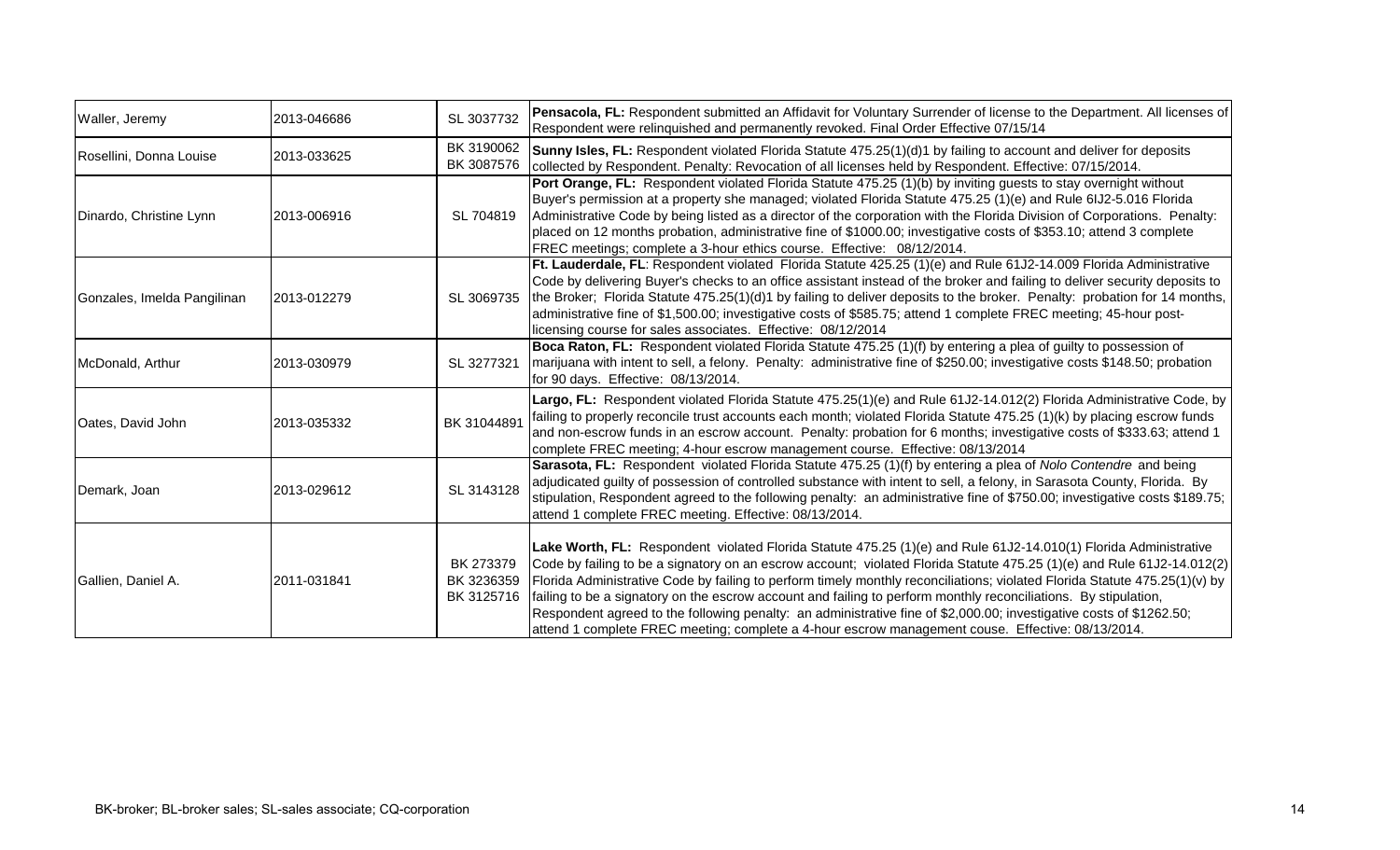| Hamilton, Tiffany R.         | 2013-019879 | SL 3055156 | Tallahassee, FL: Respondent violated Florida Statute 474.42 (1)(b) by operating as a broker while licensed as a<br>sales associate; Florida Statute 475.42 (1)(d) by collecting a security deposit not in the name of the employer of<br>without express consent from employer; Florida Statute 475.25 (1)(e) and Rule 61J2-14.009 Florida Administrative<br>Code by failing to deliver a security deposit to the broker within one business day; Florida Statute 475.25 (1)(e) and<br>Rule 61J2-2.027 (2) (c) by failing to disclose the ongoing investigation on her sales associate's license on her broker<br>application. By Stipulation Respondent agreed to the following penalty: an administrative fine of \$1000.00;<br>investigative costs of \$915.75; attend 1 complete FREC meeting. Effective 08/12/2014. |
|------------------------------|-------------|------------|--------------------------------------------------------------------------------------------------------------------------------------------------------------------------------------------------------------------------------------------------------------------------------------------------------------------------------------------------------------------------------------------------------------------------------------------------------------------------------------------------------------------------------------------------------------------------------------------------------------------------------------------------------------------------------------------------------------------------------------------------------------------------------------------------------------------------|
| Robinson, Vincent            | 2013-014069 | BK 3050729 | Orlando, FL: Respondent allegedly violated Florida Statute 475.25 (1)(f) by entering a plea of Nolo Contendre to DUI<br>with damage to a person or property and also to a charge of leaving the scene of a crash with property damage, both<br>crimes of moral turpitude, in the County Court in and for Orange County, Florida. By stipulation, respondent agreed to<br>the following penalty: pay a fine of \$1000, pay costs of \$198, attend 4 FREC meetings and attend a 3 hour broker<br>ethics course. Effective: 08/08/2014.                                                                                                                                                                                                                                                                                     |
| Rodriguez, Mario             | 2012-011996 | BK 630149  | Miami Beach, FL: Respondent violated Florida Statute 475.25 (1)(e) and Rule 61J2-14.010(1) Florida Administrative<br>Code, by failing to keep and maintain funds intended for escrow in an escrow or trust account; allegedly violated<br>Florida Statute 475.25 (1)(e) and Rule 61J2-14.012(2) Florida Administrative Code, by failing to reconcile monthly,<br>funds intended for escrow. By stipulation, the Respondent agreed to the following penalty: an administrative fine of<br>\$1000.00; investigative costs of \$504.90; attend 1 complete FREC meeting; complete a 4-hour escrow management<br>course. Effective: 08/12/2014.                                                                                                                                                                               |
| Watson, Tanya Lynn           | 2012-040971 | SL 3070253 | Jacksonville, FL: Respondent voluntarily surrendered her license for permanent revocation. Effective: 08/13/2014.                                                                                                                                                                                                                                                                                                                                                                                                                                                                                                                                                                                                                                                                                                        |
| Watson, Tanya Lynn           | 2014-013308 | SL 3070253 | Jacksonville, FL: Respondent voluntarily surrendered her license for permanent revocation. Effective: 08/13/2014.                                                                                                                                                                                                                                                                                                                                                                                                                                                                                                                                                                                                                                                                                                        |
| Whittington, William Earl    | 2013-047504 | SL 630512  | Panama City, FL: Respondent voluntarily surrendered his license for permanent revocation. Effective: 08/12/2014.                                                                                                                                                                                                                                                                                                                                                                                                                                                                                                                                                                                                                                                                                                         |
| Chavez, Giselle M.           | 2013-037332 | SL 3146272 | Miami, FL: Respondent violated Florida Statute 475.25 (1)(b) by notarizing a closing document in order to covertly<br>provide herself a financial benefit and depositing a \$13,000 dollar check into her own account; violated Florida Statute<br>475.42 (1)(d) by collecting money not in the name of her employer and without express consent of the employer;<br>violated Florida Statute 475.25 (1)(k) by depositing a check in her own account. Penalty: revocation; investigative<br>costs of \$1,839.75. Effective 08/01/2014.                                                                                                                                                                                                                                                                                   |
| Figueilars, Jose             | 2013-044290 | SL 648968  | Miami, FL: Respondent violated Florida Statute 475,25 (1)(f) by being found guilty of bank fraud, a felony, in the<br>United States District Court, Southern District of Florida. Penalty: revocation. Effective: 08/13/2014.                                                                                                                                                                                                                                                                                                                                                                                                                                                                                                                                                                                            |
| Figueilars, Raquel Elizabeth | 2013-044279 | SL 635903  | Miami, FL: Respondent violated Florida Statute 475,25 (1)(f) by being found guilty of bank fraud, a felony, in the<br>United States District Court, Southern District of Florida. Penalty: revocation. Effective: 08/13/2014.                                                                                                                                                                                                                                                                                                                                                                                                                                                                                                                                                                                            |
| Kornberg, Lance Hunter       | 2013-040139 | SL 3072201 | Coral Springs, FL: Respondent violated Florida Statute 475.25 (1)(f) by being found guilty of delivery of<br>Hydromorphone, a felony, in the circuit court in and for Broward county, Florida. Penalty: investigative costs of<br>\$231.00; license suspended for 1 year effective 9/12/2014; probation for 1 year; attend 1 complete FREC meeting.<br>Effective: 08/13/2014.                                                                                                                                                                                                                                                                                                                                                                                                                                            |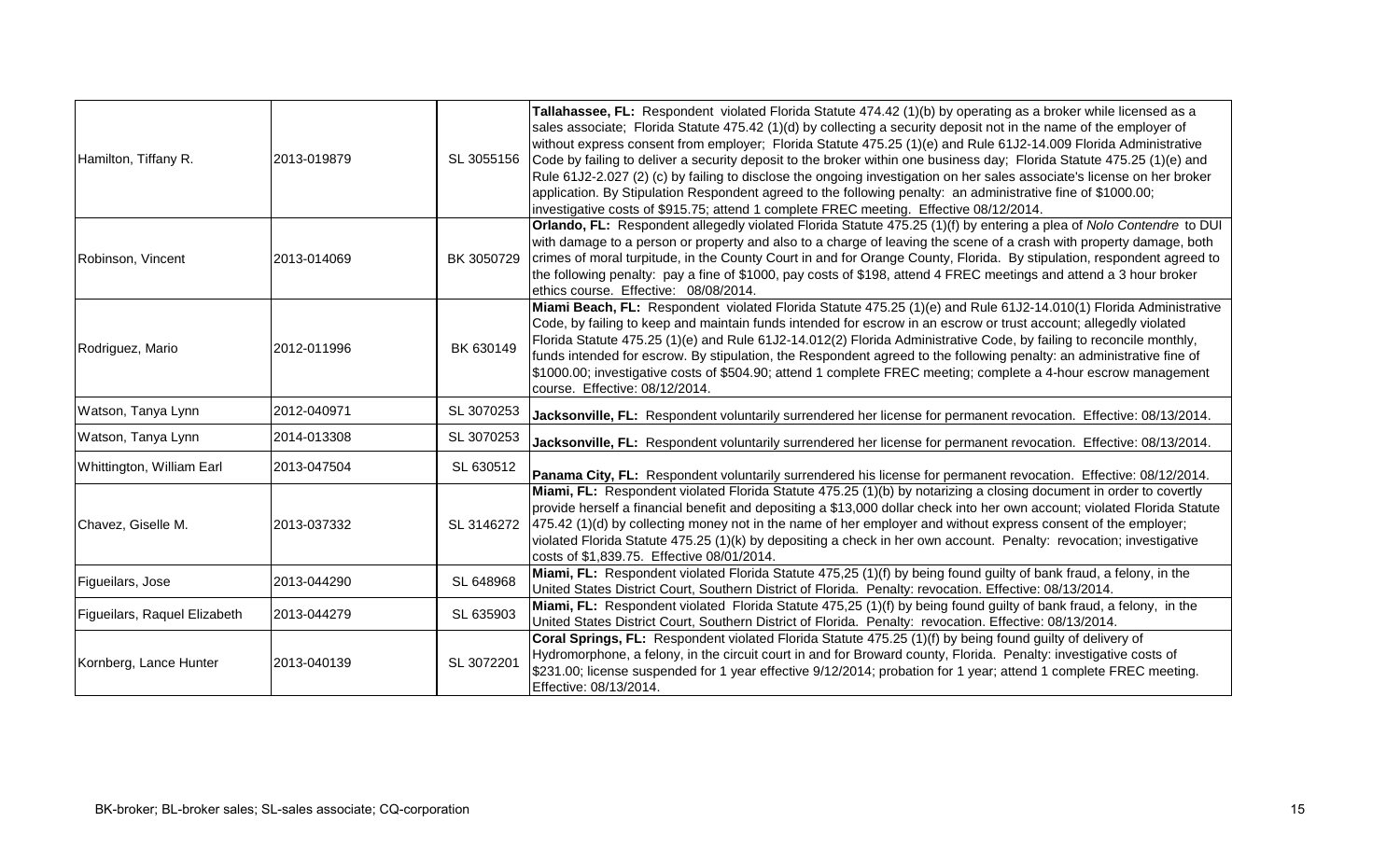|                                            |             |            | Boca Grande, FL: Respondent violated Section 475.25(1)(f), Florida Statutes, by entering a plea of no contest and                                                                                                                                                                                                                                                                                                                                                                                                                                                                                                                                                                                                                                                                                                                                                                                                                                                                                                                                     |
|--------------------------------------------|-------------|------------|-------------------------------------------------------------------------------------------------------------------------------------------------------------------------------------------------------------------------------------------------------------------------------------------------------------------------------------------------------------------------------------------------------------------------------------------------------------------------------------------------------------------------------------------------------------------------------------------------------------------------------------------------------------------------------------------------------------------------------------------------------------------------------------------------------------------------------------------------------------------------------------------------------------------------------------------------------------------------------------------------------------------------------------------------------|
| Amen, Ruth C.                              | 2013-013503 | SL 617379  | being convicted of a scheme to defraud, which is a crime that directly relates to the activities of a licensed broker or<br>sales associate or involves moral turpitude. Penalty: suspension for 10 years effective 1/15/2015; administrative fine of<br>\$1000.00; investigative costs of \$297.00. Effective 12/16/2014.                                                                                                                                                                                                                                                                                                                                                                                                                                                                                                                                                                                                                                                                                                                            |
| Royal, Bonnie Michelle Denning 2014-018712 |             | SL 614508  | Quincy, FL: Respondent violated Section 475.25(1)(f), Florida Statutes, by entering a plea of no contest and being<br>adjudicated guilty of first degree grand theft, which is a crime that directly relates to the activities of a licensed broker or<br>sales associate or involves moral turpitude. Penalty: revocation; investigative costs of \$280.50. Effective 12/16/2014.                                                                                                                                                                                                                                                                                                                                                                                                                                                                                                                                                                                                                                                                    |
| Ferro, Clarisa                             | 2014-014065 | SL 3252398 | Miami, FL: Respondent violated Section 475.25(1)(f), Florida Statutes, by pleading guilty to one count of Possession of<br>Marijuana with Intent to Sell, which is a crime that directly relates to the activities of a licensed broker or sales<br>associate or involves moral turpitude. Penalty: suspension for 4 months; administrative fine of \$1000.00; investigative<br>costs of \$16.50; 3 hour ethics course; attend 1 complete FREC meeting; and probation until the meeting and education<br>are completed. Effective 12/16/2014.                                                                                                                                                                                                                                                                                                                                                                                                                                                                                                         |
| Funk, Elizabeth Barrett                    | 2014-013286 | SL 3173219 | St. Petersburg, FL: Respondent violated Section 455.227(1)(t), Florida Statutes, by failing to report a no contest plea<br>to driving under the influence to the Commission within 30 days of the plea. Penalty: administrative fine of \$250.00;<br>investigative costs of \$759.00; attend 1 complete FREC meeting; 6 months probation to terminate upon completion of<br>discipline. Effective 12/16/2014.                                                                                                                                                                                                                                                                                                                                                                                                                                                                                                                                                                                                                                         |
| Jaskolka, Rodger                           | 2014-008830 | SL 3264995 | Jupiter, FL: Respondent violated Section 475.25(1)(f), Florida Statutes, by pleading guilty to leaving the scene of a<br>crash involving injury and DUI causing injury to person or property, which are crimes that directly relate to the activities<br>of a licensed broker or sales associate or involve moral turpitude. Penalty: 1 year suspension; administrative fine of<br>\$1000.00; investigative costs of \$313.50; attend 1 complete FREC meeting, 12 months probation to terminate upon<br>completion of discipline. Effective 12/16/2014.                                                                                                                                                                                                                                                                                                                                                                                                                                                                                               |
| Murillo, Juan C.                           | 2013-023706 | SL 3223844 | Miami Beach, FL: Respondent violated Section 475.25(1)(e), Florida Statutes, by operating as a broker when he<br>advertised two properties for sale. Respondent also violated Section 475.25(1)(e), Florida Statutes, and Rule 61J2-<br>10.025(1), Florida Administrative Code, by advertising properties for sale and rent without the name of his<br>brokerage/employer. Penalty: administrative fine of \$1000.00; investigative costs of \$33.00; 3 hour ethics course; and 6<br>months probation to terminate upon completion of discipline. Effective 12/16/2014.                                                                                                                                                                                                                                                                                                                                                                                                                                                                               |
| Braddy, Darell E.M.                        | 2014-014061 | BK 3001557 | Jacksonville, FL: Respondent violated Section 475.25(1)(v), Florida Statutes, by failing to reconcile his rental escrow<br>account for approximately three years and by failing to provide any information on the corrective action taken section of<br>the monthly reconciliation statement from September 2012 through February 2013. Respondent also violated Section<br>475.25(1)(e), Florida Statutes, and Rule 61J2-14.012(2), Florida Administrative Code, by failing to reconcile his escrow<br>account for approximately three years. Respondent also violated Section 475.25(1)(e), Florida Statutes, and Rule 61J2-<br>14.012(3), Florida Administrative Code, by failing to provide any information in the corrective action taken section of the<br>monthly reconciliation statement. By stipulation, Respondent agreed to the following penalty: administrative fine of<br>\$1000.00; investigative costs of \$346.50, 10 hours continuing education to include an escrow management course; 1<br>year probation. Effective 12/16/2014. |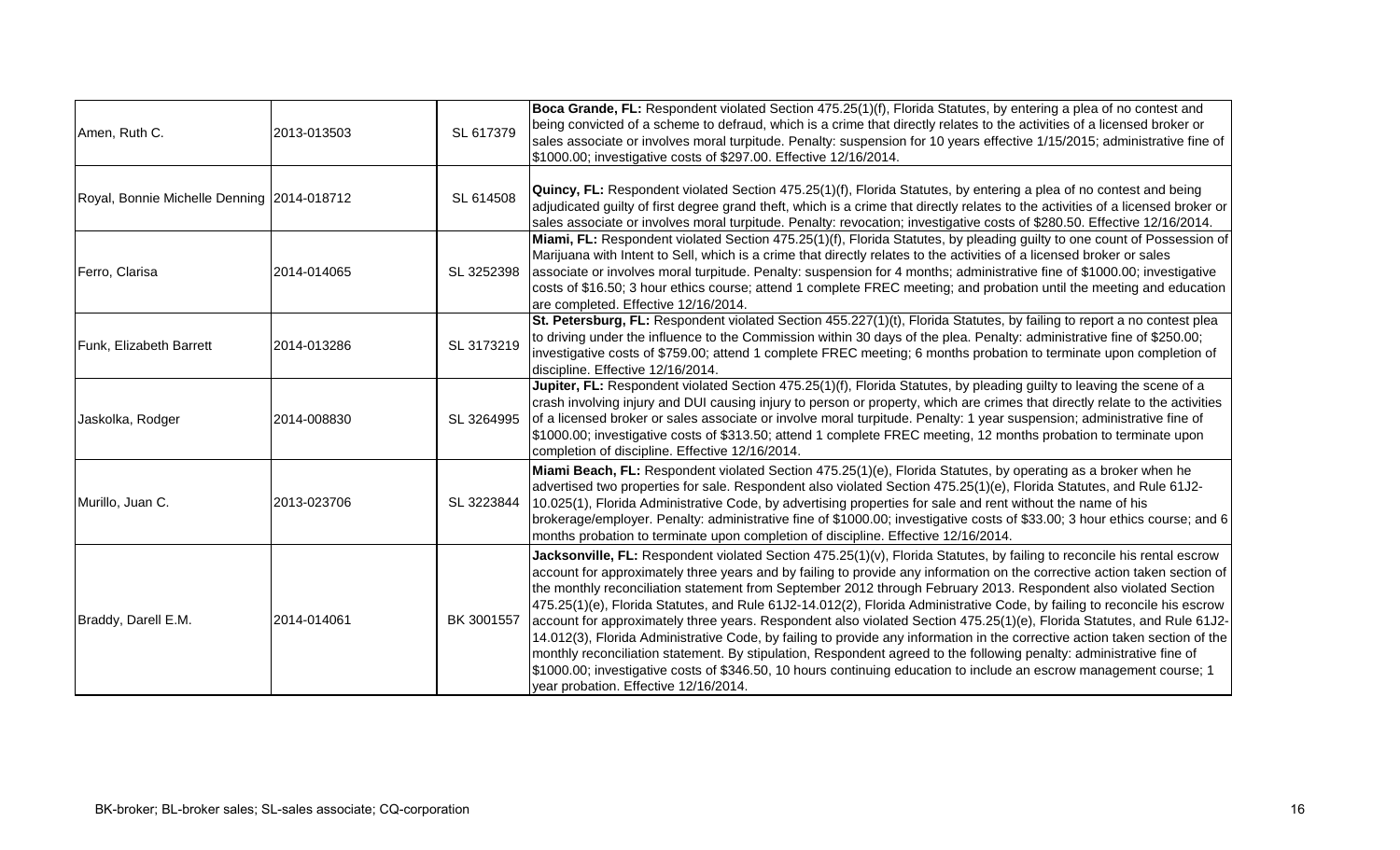| Carulli, Michael John     | 2013-007634 | BK 3266150 | Jacksonville, FL: Respondent violated Section 475.25(1)(v), Florida Statutes, by failing to reconcile his rental escrow<br>account for approximately three years and by failing to provide any information on the corrective action taken section of<br>the monthly reconciliation statement from September 2012 through February 2013. Respondent also violated Section<br>475.25(1)(e), Florida Statutes, and Rule 61J2-14.012(2), Florida Administrative Code, by failing to reconcile his escrow<br>account for approximately three years. Respondent also violated Section 475.25(1)(e), Florida Statutes, and Rule 61J2-<br>14.012(3), Florida Administrative Code, by failing to provide any information in the corrective action taken section of the<br>monthly reconciliation statement. By stipulation, Respondent agreed to the following penalty: administrative fine of<br>\$1000.00; investigative costs of \$924.00; must produce documents requested per final order; attend 2 complete FREC<br>meetings. Effective 12/16/2014.                                        |
|---------------------------|-------------|------------|-----------------------------------------------------------------------------------------------------------------------------------------------------------------------------------------------------------------------------------------------------------------------------------------------------------------------------------------------------------------------------------------------------------------------------------------------------------------------------------------------------------------------------------------------------------------------------------------------------------------------------------------------------------------------------------------------------------------------------------------------------------------------------------------------------------------------------------------------------------------------------------------------------------------------------------------------------------------------------------------------------------------------------------------------------------------------------------------|
| Faytis, Christopher Louis | 2014-003283 | SL 3061845 | Ft. Myers, FL: Respondent violated Section 455.227(1)(t), Florida Statutes, by failing to timely report his adjudication of<br>guilty of larceny-petit theft. By stipulation, Respondent agreed to the following penalty: administrative fine of \$750.00;<br>investigative costs of \$280.50; 18 months probation to terminate upon completion of discipline. Effective 12/16/2014.                                                                                                                                                                                                                                                                                                                                                                                                                                                                                                                                                                                                                                                                                                    |
| Mattio, Thomas William    | 2014-010000 | SL 637993  | Naples, FL: Respondent violated Section 455.227(1)(t), Florida Statutes, by failing to timely report being adjudicated<br>guilty of DUI. By stipulation, Respondent agreed to the following penalty: administrative fine of \$250.00; investigative<br>costs of \$165.00. Effective 12/16/2014.                                                                                                                                                                                                                                                                                                                                                                                                                                                                                                                                                                                                                                                                                                                                                                                         |
| Drumm, David Richard      | 2013-015140 | SL 3216911 | Cape Coral, FL: Settlement Agreement to Voluntarily Relinquish for Permanent Revocation. Effective 12/16/2014.                                                                                                                                                                                                                                                                                                                                                                                                                                                                                                                                                                                                                                                                                                                                                                                                                                                                                                                                                                          |
| Drumm, David Richard      | 2013-022971 | SL 3216911 | Cape Coral, FL: Settlement Agreement to Voluntarily Relinquish for Permanent Revocation. Effective 12/16/2014.                                                                                                                                                                                                                                                                                                                                                                                                                                                                                                                                                                                                                                                                                                                                                                                                                                                                                                                                                                          |
| Goldberg, Gary J.         | 2013-005541 | BK 707565  | Boca Raton, FL: Settlement Agreement to Voluntarily Relinquish for Permanent Revocation. Effective 12/16/2014.                                                                                                                                                                                                                                                                                                                                                                                                                                                                                                                                                                                                                                                                                                                                                                                                                                                                                                                                                                          |
| Beck, Martin Robert Jr.   | 2014-019779 | BK 3071793 | Ft. Myers, FL: Respondent violated Section 475.25(1)(e), Florida Statutes, when he failed to comply with a Final Order<br>by failing to pay an administrative fine of \$500.00 and costs of \$122.10. Penalty: revocation and investigative costs of<br>\$122.10. Effective 12/16/2014.                                                                                                                                                                                                                                                                                                                                                                                                                                                                                                                                                                                                                                                                                                                                                                                                 |
| Budek, Gary Lee           | 2013-000120 | SL 691145  | Brooksville, FL: Respondent violated Section 475.25(1)(f), Florida Statutes, by being adjudicated guilty of<br>lewd/lascivious molestation of a child. Respondent also violated Section 455.227(1)(t), Florida Statutes, by failing to<br>report the adjudication to the Commission within 30 days. Penalty: revocation; investigative costs of \$280.50. Effective<br>12/16/2014.                                                                                                                                                                                                                                                                                                                                                                                                                                                                                                                                                                                                                                                                                                      |
| Carleton, Michael P.      | 2013-045196 | SL 3068971 | Anna Maria, FL: Respondent violated Section 475.42(1)(b), Florida Statutes, by operating as a broker when he failed<br>to notify his broker about assisting a buyer in purchasing a property, receiving the buyer's escrow deposit, and failing to<br>notify the broker about receiving the buyer's escrow deposit. Respondent also violated Section 475.25(1)(d)1, Florida<br>Statutes, by receiving a total of \$41,500 in escrow deposits and failing to return it to the buyer upon demand.<br>Respondent also violated Section 475.42(1)(d), Florida Statutes, by collecting escrow deposits without the express<br>consent of the broker. Respondent also violated Section 475.25(1)(e), Florida Statutes, and Rule 61J2-14.009, Florida<br>Administrative Code, by collecting escrow deposits and failing to deliver it to the broker. Finally, Respondent violated<br>Section 455.227(1)(j), Florida Statutes, by listing Coast Line Realtors as the cooperating brokerage on the Buyer's<br>offer. Penalty: revocation; investigative costs of \$264.00. Effective 12/16/2014. |